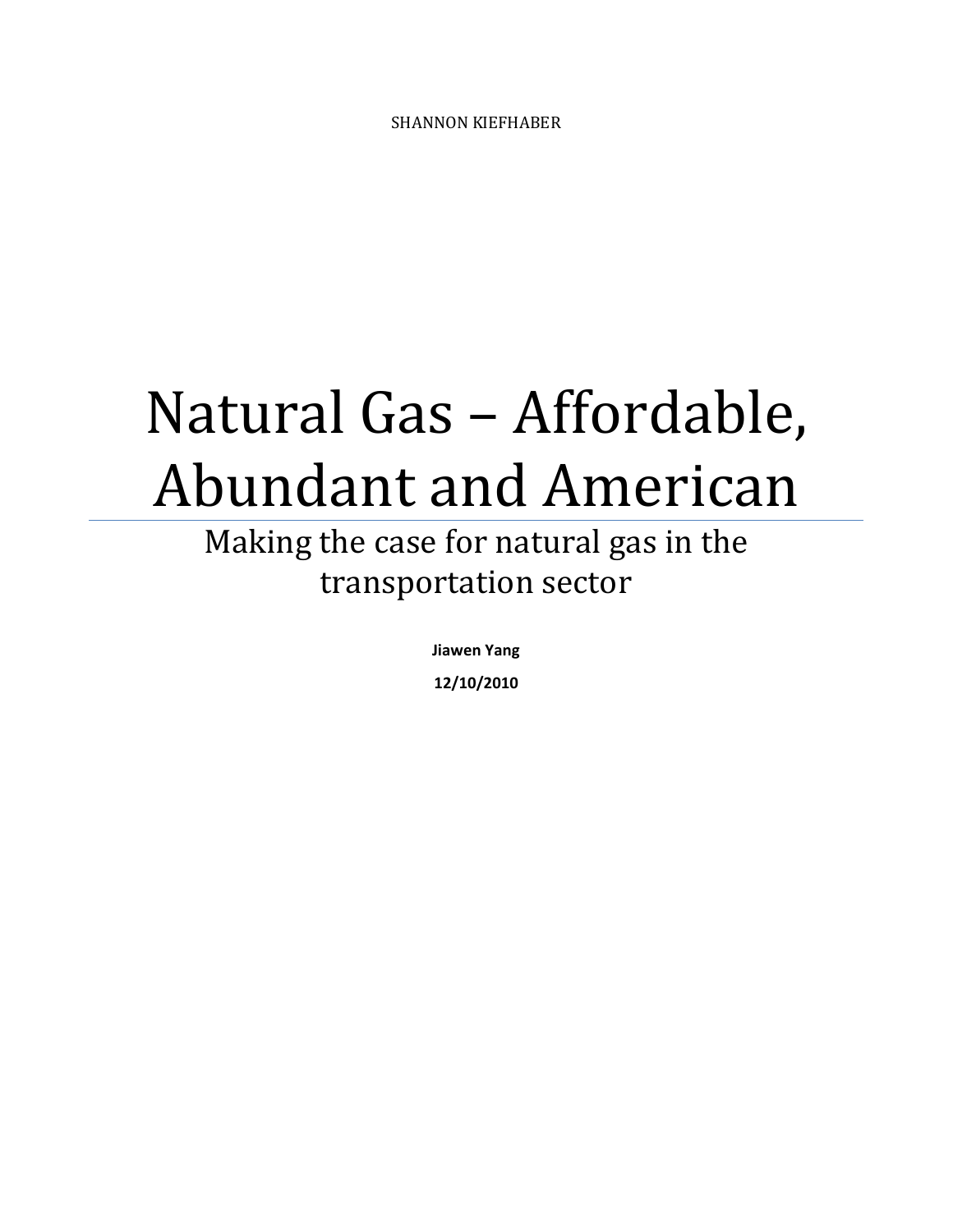## **Table of Contents**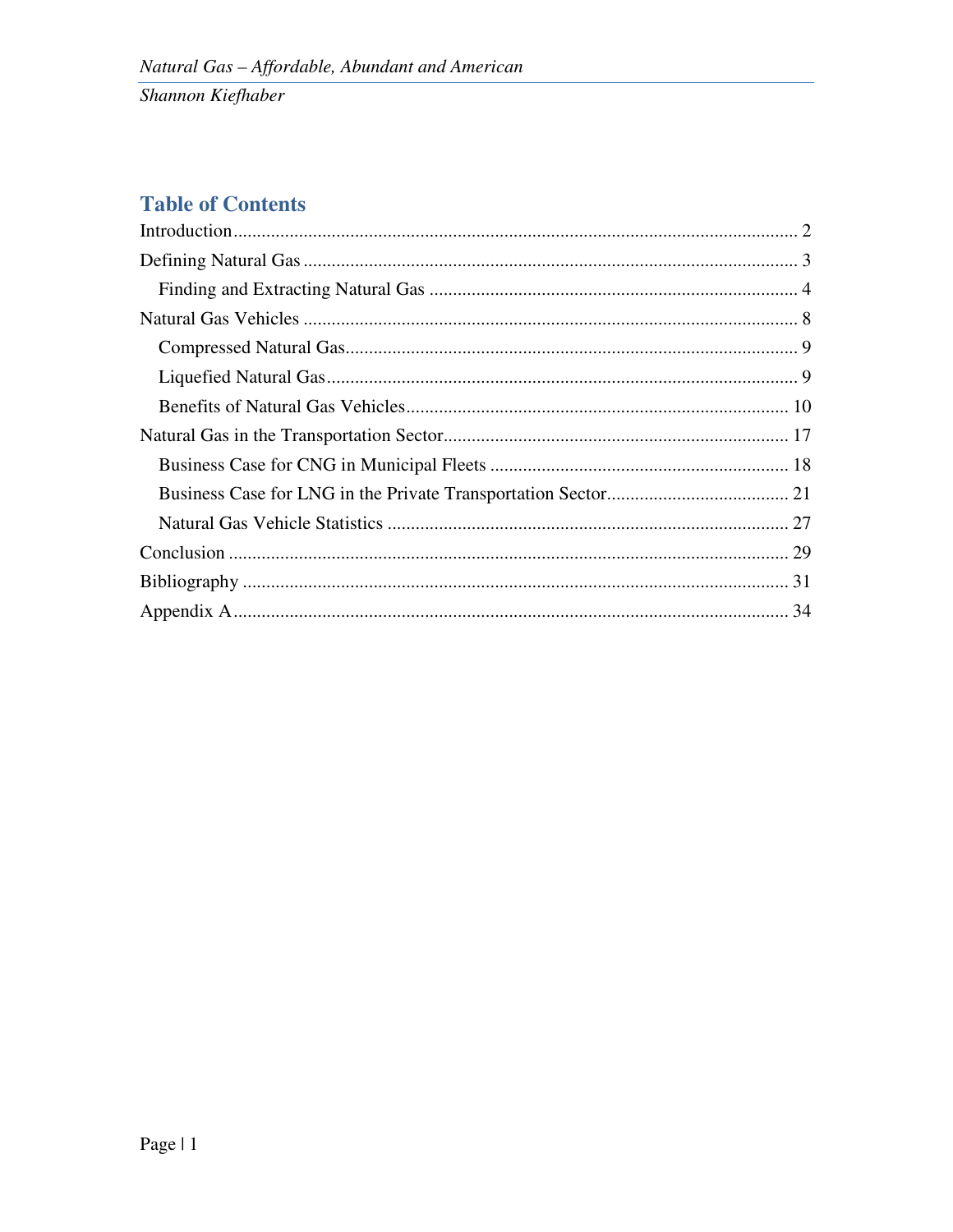## **Introduction**

Due to the recent Gulf oil spill, a collective conscious has begun to ponder the question: When will we stop using oil as a base for transportation fuel, and what will replace it? While it is unlikely that conventional, petroleum-based fuels will be completely replaced in the next decade; it is possible that the ever increasing demand for energy in the transportation sector could be met by a variety of fuels and technologies. The most likely options include biodiesel, ethanol, compressed natural gas (CNG) and electrification.

One of the primary reasons for pursuing alternative fueled vehicles is to decrease emissions of environmentally harmful pollutants into the atmosphere. As legislation like the renewable-fuels standards and low-carbon fuel standards intensify, a niche market for alternative fuels is beginning to emerge. The importance of reducing energy demand and carbon intensities of fuels is going to greatly impact the type of vehicles and choices of fuels expected to be manufactured in the future automobile industry. Natural gas, as an alternative, is very attractive due to its low price and low carbon intensities. Per unit of energy, natural gas contains less carbon than any other fossil fuel, and thus produces lower carbon dioxide (CO2) emissions per vehicle mile traveled. While there is a current lack of infrastructure that has greatly limited natural gas use to captive public fleets, commercial industries are beginning to invest in alternative fuel vehicles.

Making America less dependent on foreign oil is a national priority. President Obama, in accepting his party's nomination, established his own clear goals: "For the sake of our economy, our security and the future of our planet, I will set a clear goal as president: in 10 years, we will finally end our dependence on oil from the Middle East." While the United States imports more than 60 percent of the oil it uses, 98 percent of the natural gas used in the U.S. was produced in North America. Every gallon equivalent of natural gas used in vehicles is one less gallon of petroleum that has to be imported. (Federal NGV Tax Incentives, 2010)

Despite the recent growth in interest of natural gas, there is still significant obstacles natural gas vehicles face in order to capture a major share of the market. Concerns amount around economics-whether the equivalent gasoline or diesel vehicle is cheaper, as well as concerns about safety and availability of refueling stations. This paper investigates evidence around all of these concerns as well as identifies markets where natural gas vehicles would be the most efficient.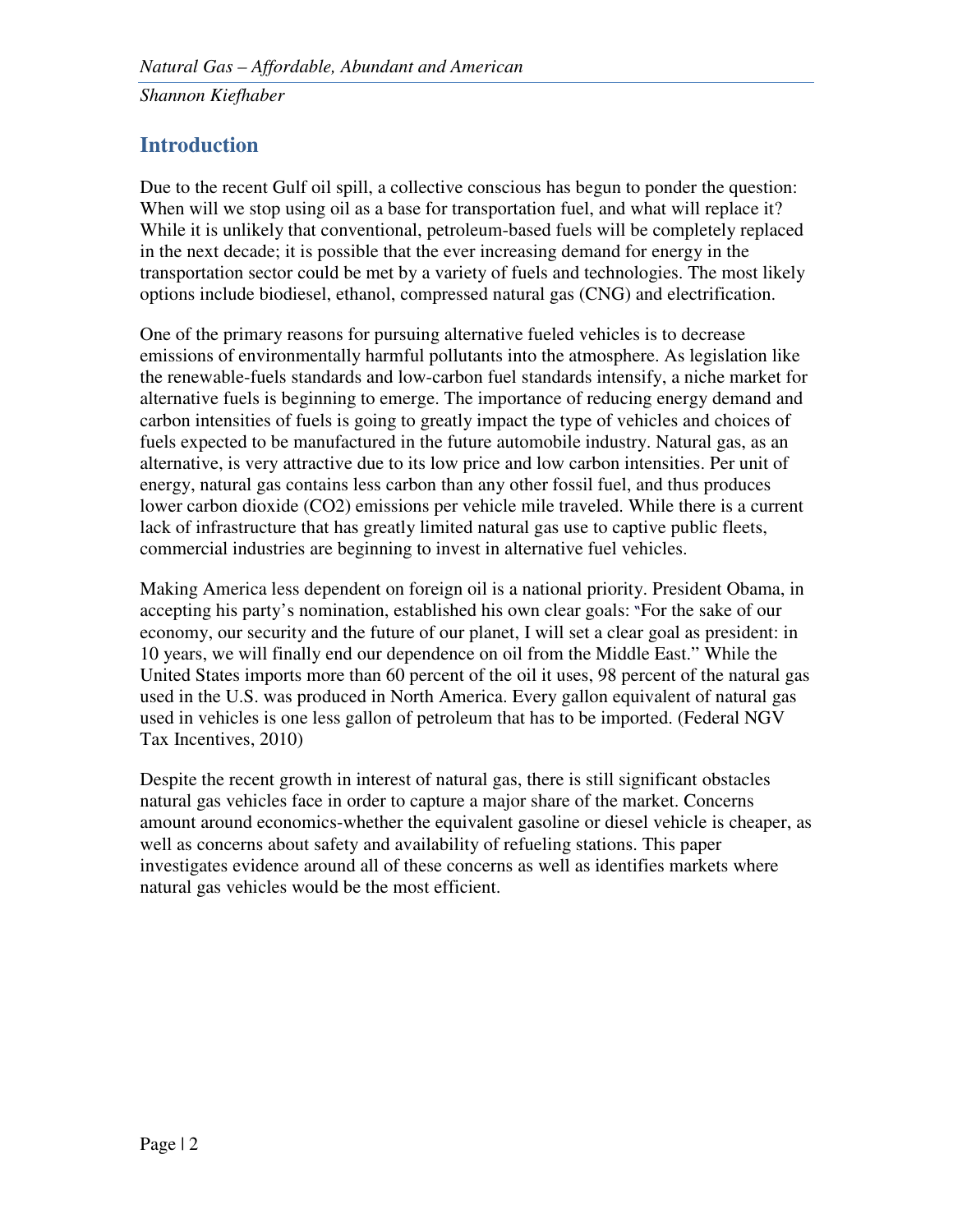## **Defining Natural Gas**

*"It is a clean burning domestic energy source that powers our economy"* (Energy API)

Natural gas is a combustible mixture of hydrocarbon gases found in oil fields, isolated natural gas fields and coal beds. It is primarily formed of methane but can also include ethane, propane, butane and pentane before it is refined for the end-user. Before natural gas can be used as a fuel it must undergo processing to remove all materials other than methane leaving the gas colorless, odorless, and shapeless. The often misconceived "rotten egg" smell associated with natural gas is an odorant called mercaptan that is added to the gas before it reaches the end-user. This is vital for the detection of natural gas leaks. Natural gas is a vital component of the world's energy supply because it is combustible, abundant in the United States and when burned, it gives off a great deal of energy with few emissions.

The Energy Information Administration (EIA) estimates that "the current recoverable resource estimate provides enough natural gas to supply the U.S. for the next 90 years." According to the EIA, in 2008 natural gas accounted for 22 percent of the United States energy use and 2.2 percent of the energy used for U.S. transportation. The following gives a sector comparison of common natural gas uses:

- 76% of the residential and commercial sectors energy needs such space-heating, water heating, cooking, air conditioning, and on site power generation
- 40% of the industrial sector's energy needs; gas is a dominant fuel for paper, metal, chemical and food processing industries
- 17% of electricity generation because most of the new power plants built in the U.S. use natural gas since it is a clean-burning fuel
- 2% of the transportation sector's energy needs with over 110,000 transit buses, taxi cabs, package delivery trucks and other vehicles fueled with natural gas

In the United States, quantities of natural gas are measured in standard cubic feet. One standard cubic foot of natural gas produces around 1,028 British Thermal units (BTU). Retail sales are often in units of therms (th); 1 therm = 1,000 BTU.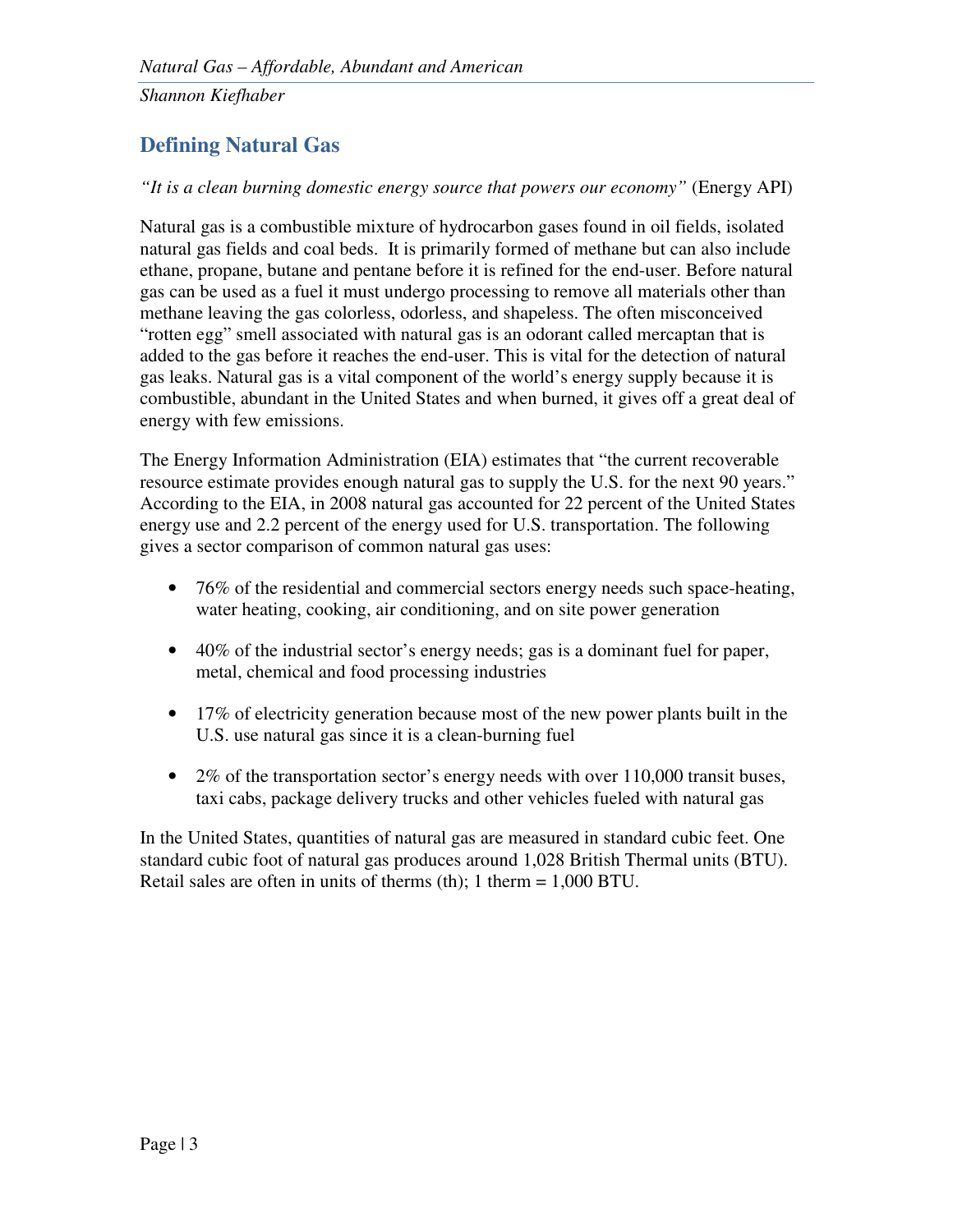#### **Finding and Extracting Natural Gas**

Natural gas is a fossil fuel, meaning it is essentially the remains of plants, animals and microorganisms that lived millions of years ago. The formation of methane occurs through organic processes know either as thermogenic or biogenic methane. Thermogenic methane is formed when organic matter is compressed under the earth at very high temperatures for a very long time. At low temperatures (shallower deposits), more oil is created, at higher temperatures, more natural gas is created. Natural gas can also be formed through the transformation of organic matter by tiny microorganisms, a process known as biogenic methane. In this process methanogens, tiny methaneproducing microorganisms, chemically break down organic matter to produce methane. An example of biogenic methane is landfill gas. New technologies are allowing natural gas from the decomposition of waste materials to be harvested and used as an alternative fuel. Once natural gas has formed within the earth it rises towards the surface due to its low density. The gas can permeate through layers of porous sedimentary rock but gets trapped by denser, impermeable rock layers underground which create a natural gas reservoir. To successfully bring the gas to the surface, a hole must be drilled through the impermeable rock to release the fossil fuels under pressure. A way to improve the flow of gas through a reservoir is by creating tiny cracks in the rock called fractures that serve as open pathways, enhancing the flow of gas. This technique, known as "hydraulic fracturing", which forces high pressure fluids that contain a "propping agent" like sand to prop open the fractures when the pressure is decreased (Fossil Energy). Modern technology in hydraulic fracturing and horizontal drilling has "transformed shale formations from marginal sources of natural gas to substantial contributors to the natural gas supply portfolio, ushering in a robust resurgence in domestic natural gas production" (You've Got Shale: The "where" and "what" of shale gas formations). Once natural gas is harvested from underground rock formations, it is treated, sent by pipelines to storage facilities and then travels by a smaller distribution system to residences and industries.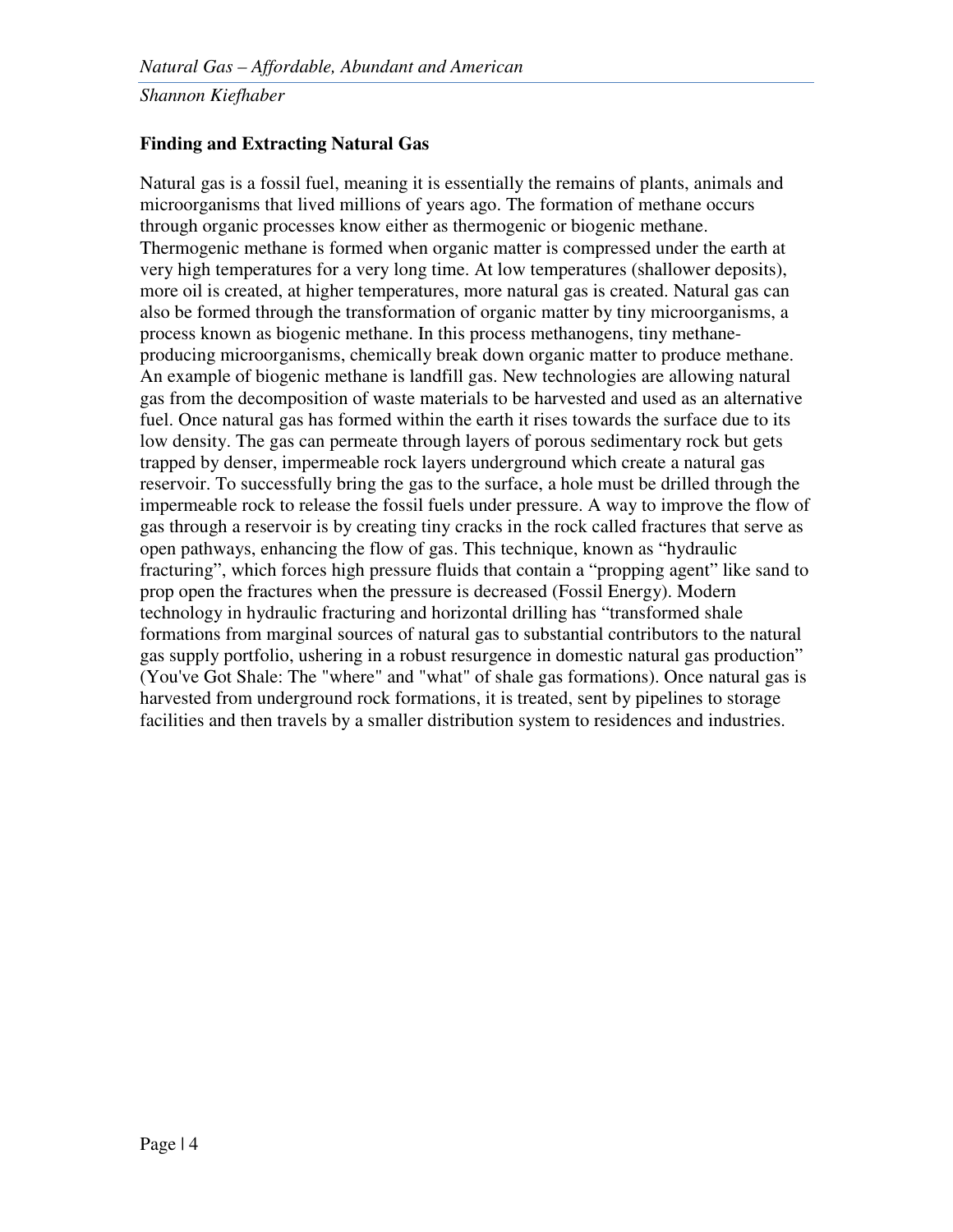Growth in the domestic natural gas production is largely a result of the economic growth and advances in exploration and production technology. Improvements in technology reduce natural gas drilling and production costs. "Advances in horizontal drilling and hydraulic fracturing techniques—as well as improved drill bits, steering systems, and instrumentation monitoring equipment—have contributed to higher success and recovery rates, reduced cycle times, lower costs, and shorter times required to bring new shale gas production to market" (Annual Energy Outlook 2010 with Projections to 2035 , 2010). In 2009 the United States consumed 62.3 Billion cubic feet of natural gas per day. Figure 1 below categorizes the total US consumption to provide a better picture of the sectors that currently consume the most natural gas. While natural gas is utilized across all sectors, in varying amounts the graph below shows that the power generation sector accounts for the greatest proportion of natural gas use in the United States. The industrial sector is second; residential is third and vehicle use is last. The surprising reliance on natural gas from the power industry to generate electricity is in response to strengthened regulations surrounding the emissions of power plants. "While coal is the cheapest fossil fuel for generating electricity it is also the dirtiest, releasing the highest levels of pollutants into the air" (Electric Generation Using Natural Gas, 2004-2010).





*EIA Table 5a. U.S. Natural Gas Supply, Consumption and Inventories:* 

*http://www.eia.doe.gov/emeu/steo/pub/cf\_tables/steotables.cfm?tableNumber=15&loadAction=Apply+Cha nges&periodType=Annual&startYear=2009&endYear=2009&startMonthChanged=false&startQuarterCh anged=false&endMonthChanged=false&endQuarterChanged=false&noScroll=false*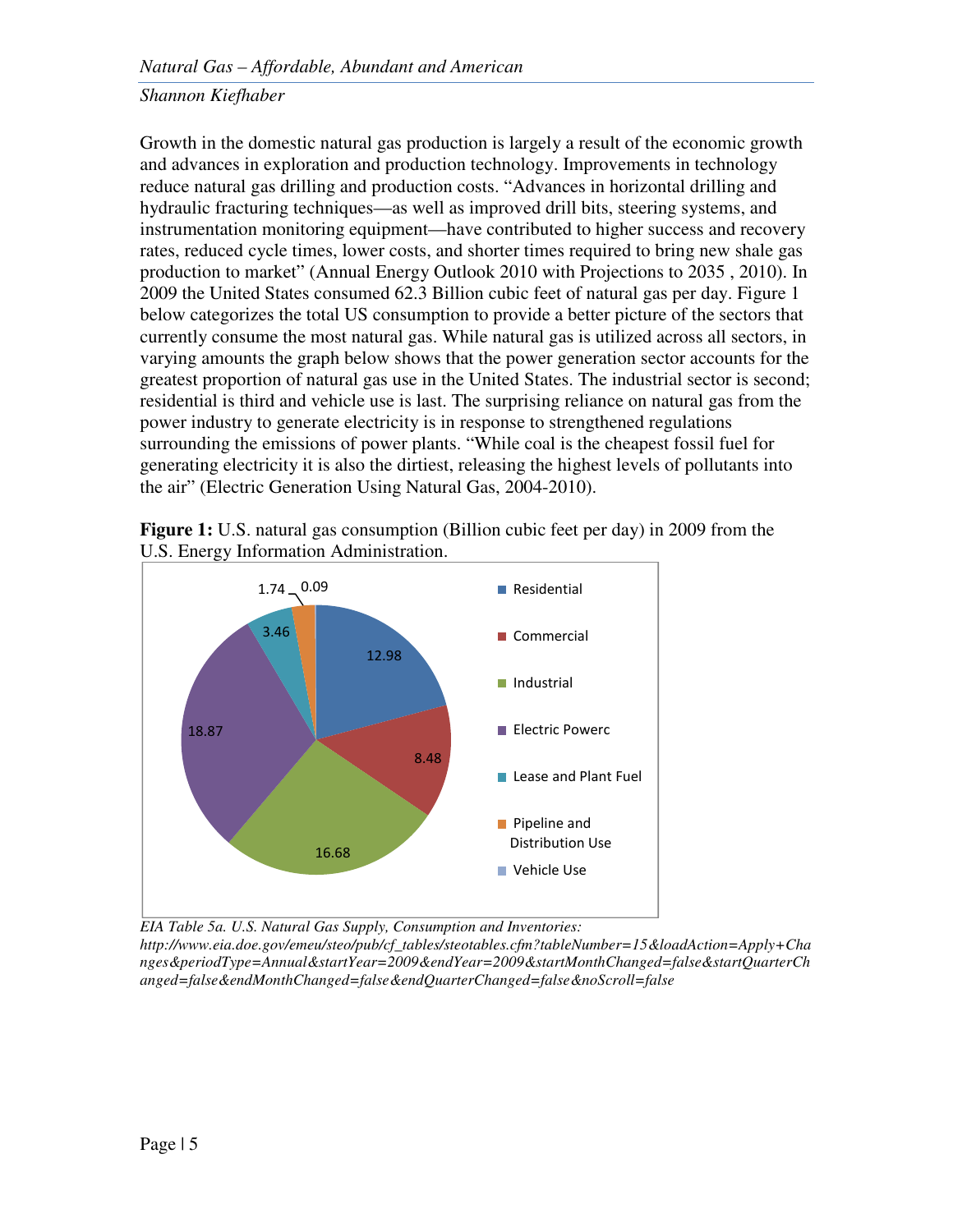Natural gas is generally recognized as the fuel that produces the blue flame and heats food, water, homes and buildings. Nevertheless it is also considered an alternative fuel that is rapidly gaining attention from the transportation sector; where only about one tenth of one percent is used as transportation fuel. Figure 2 displays the United States energy use by fuel from 1980 to 2010 with a forecasted use through 2035. The U.S. EIA estimates that "the aggregate fossil fuel share of total energy use falls from 84 percent in 2008 to 78 percent in 2035 as renewable fuel use grows rapidly" (Annual Energy Outlook 2010 with Projections to 2035 , 2010). The renewable energy's share of use increases from 8 percent in 2008 to 14 percent in 2035, likely in response to the expansion of Federal tax credits for renewable electricity generation and capacity. It is inevitable that total energy consumption will grow from 2008 to 2035 but widespread growth of renewable energy use in the transportation sector lead by Federal incentives could impact the mix of fuels used in the future. The transportation sector consistently accounts for the second most energy use by sector immediately behind the industrial sector (Figure 3). Targeting the transportation market with emissions standards, mandatory increases in fuel economy and tax credits will help to decrease petroleum's share of liquid fuel use.

#### **Figure 2:** Primary energy use by fuel, 1980-2035

U.S. Energy Information Administration, Annual Energy Review 2008, DOE/EIA-0384(2008) (Washington, *DC, June 2009). Projections: AEO2010 National Energy Modeling System, run AEO2010R.D111809A.* 

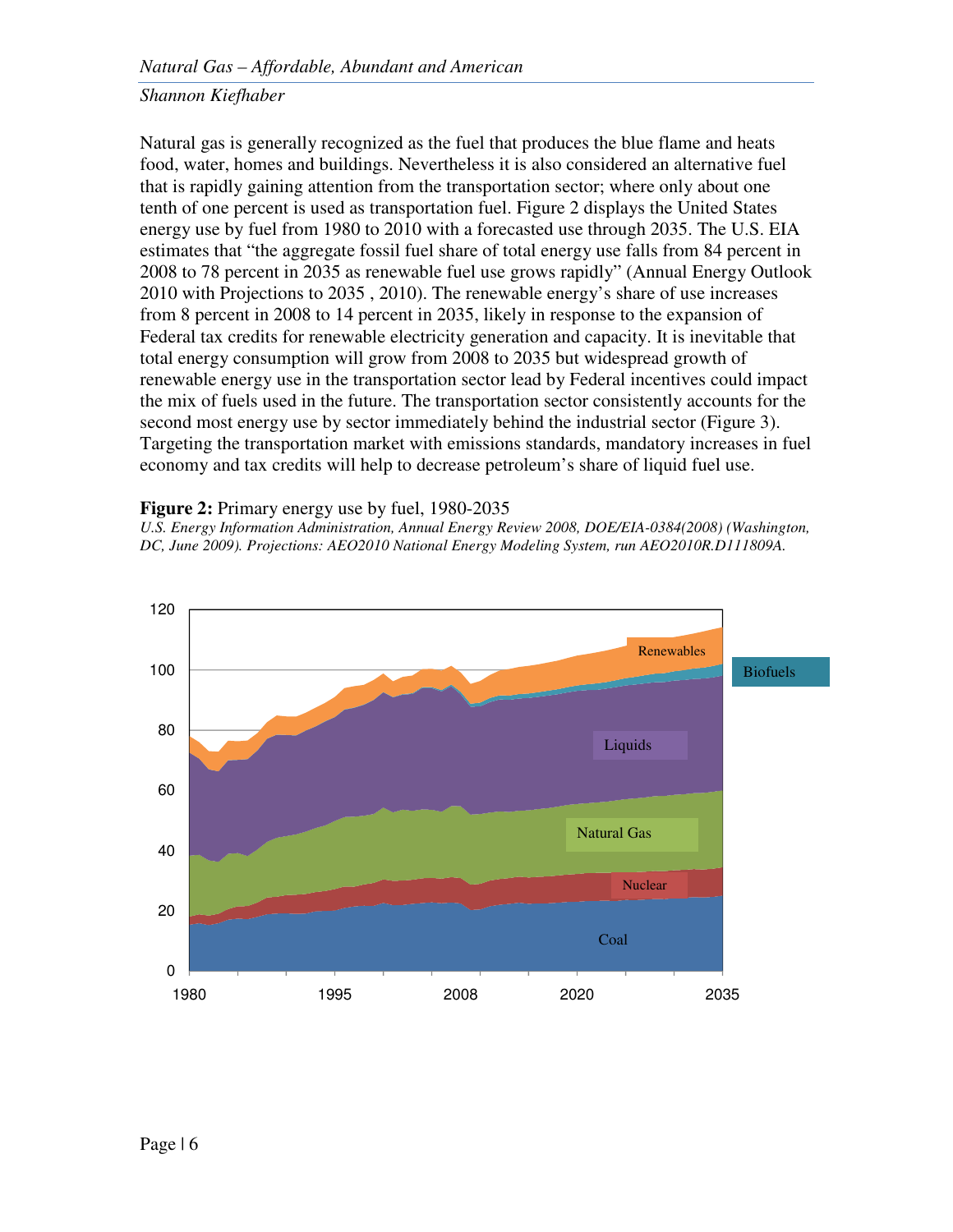Growth in U.S. population is linked to growth in U.S. energy use through increases in demand for housing, commercial floor space, transportation, manufacturing, and services. This affects not only the level of energy use but also the mix of fuels and consumption by sector. As our population increases it is possible to direct future energy use to alternative fuel sources, reducing the burden on coal and liquid fuels.

**Figure 3:** Primary energy use by end-use sector, 2008-2035 in quadrillion Btu *http://www.eia.doe.gov/oiaf/aeo/demand.html* 

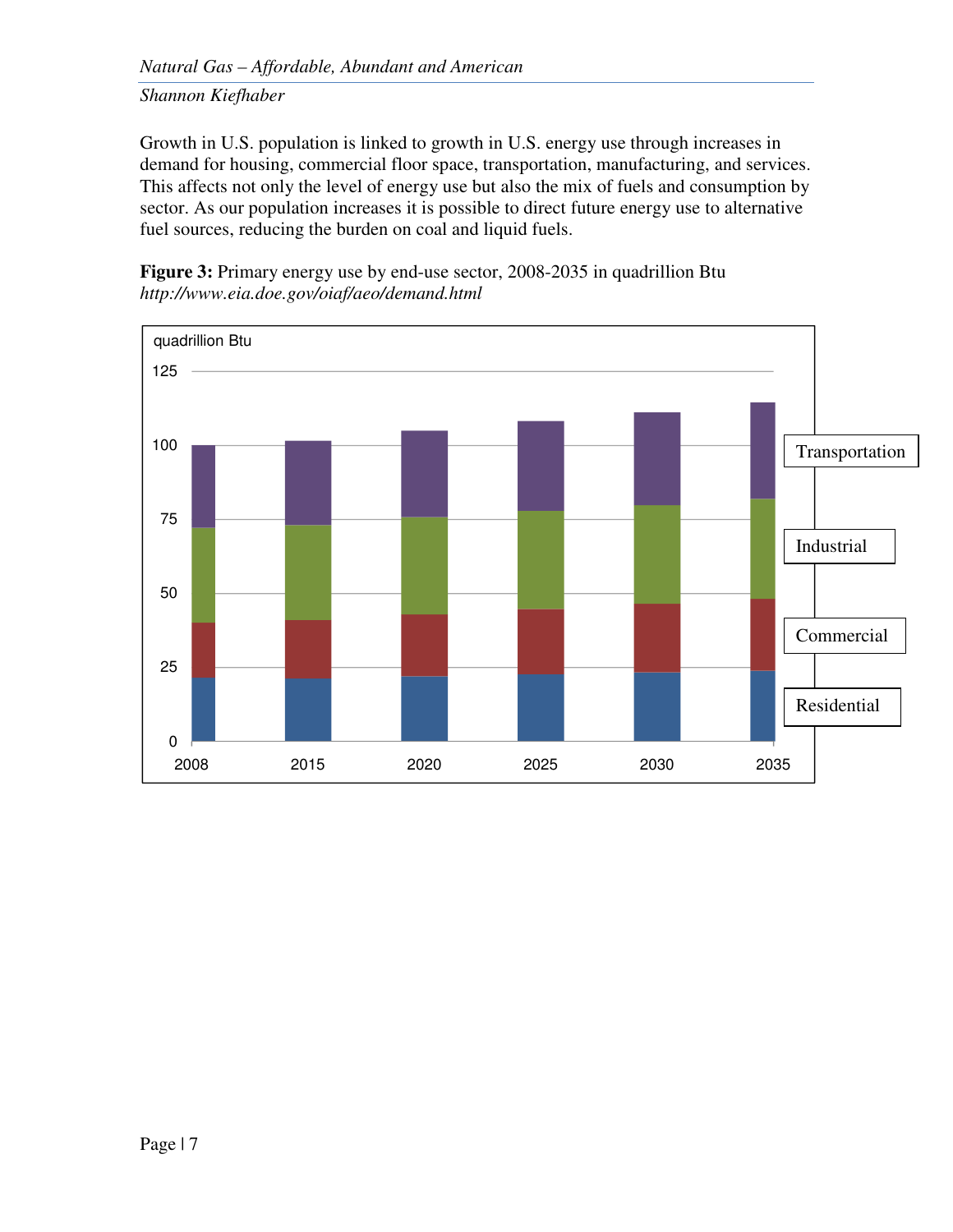## **Natural Gas Vehicles**

The transition to natural gas vehicles (NGVs) across North America are giving public and private fleets a proven technology choice that meets strengthening emissions standards and reduces the country's dependence on foreign oil. NGVs used in both the public and private sector are fueled exclusively with compressed natural gas (CNG), liquefied natural gas (LNG) or are capable of natural gas and gasoline fueling (bi-fuel NGVs). Both CNG and LNG are considered alternative fuels under the Energy Policy Act of 1992 and qualify for alternative fuel vehicle tax credits (Alternative Fuels & Advanced Data Center, 2010).

One benefit touted by proponents of natural gas vehicles is the increased fuel economy over vehicles that run on traditional gasoline or diesel. The *Natural Gas Vehicles for America* webpage advertizes that "natural gas costs, on average, one-third less than conventional gasoline at the pump" (Federal NGV Tax Incentives, 2010). The U.S. Department of Energy's Clean Cities program distributes a quarterly Alternative Fuel Price Report that summarizes the prices of alternative and conventional fuels in the U.S. The summaries of prices shown in Table 1 below were collected between October 4, 2010 and October 14, 2010 from across the country. This table validates the statement that natural gas is more economical at the fuel pump, costing an average of \$0.85 less than traditional gasoline.

|               | Nationwide average | Nationwide average     | Nationwide average   |  |
|---------------|--------------------|------------------------|----------------------|--|
|               | price in gasoline  | price in diesel gallon | price in dollars per |  |
|               | gallon equivalents | equivalents            | million BTU          |  |
| Gasoline      | \$2.78             | \$3.10                 | \$24.12              |  |
| Diesel        | \$2.75             | \$3.07                 | \$23.87              |  |
| <b>CNG</b>    | \$1.93             | \$2.15                 | \$16.68              |  |
| Ethanol (E85) | \$3.45             | \$3.84                 | \$29.85              |  |

**Table 1:** October 2010 overall average fuel prices on energy equivalent basis *U.S. DOE Clean Cities Alternative Fuel Price Report October 2010* 

When comparing the prices of differing fuels, the energy content per gallon can vary making the price paid per unit of energy content differ from the price paid per gallon of fuel. The price must be normalized to a price per gasoline gallon equivalent (GGE), per diesel gallon equivalent (DGE), or per million Btu of energy. To make the aforementioned conversions, the nominal lower heating values in BTU per gallon of fuel were used, displayed in Table 2 below.

|            | Lower Heating Value                |
|------------|------------------------------------|
| Gasoline   | $115,400$ BTU/gal                  |
| Diesel     | $128,700$ BTU/gal                  |
| <b>CNG</b> | 960 BTU/cubic foot or 20,268BTU/lb |
| Ethanol    | 75,670 BTU/gal                     |

**Table 2:** Standard lower heating values for fuels from the Transportation Data Book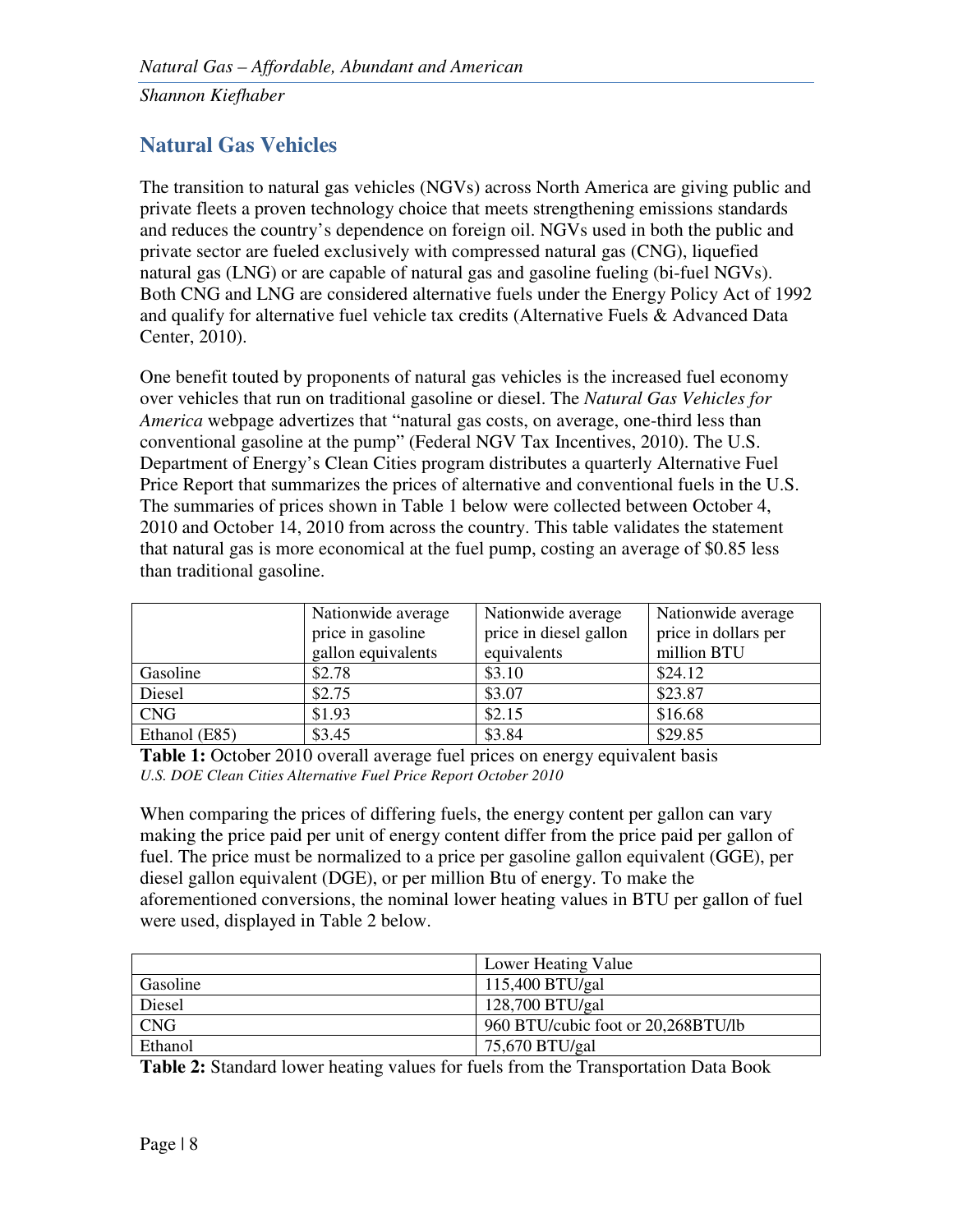#### **Compressed Natural Gas**

The interest in natural gas as an alternative transportation fuel can be attributed to its clean burning qualities, domestic abundance and commercial availability. In order to transport natural gas it must be converted to either a compressed gaseous or liquefied state. Compressed natural gas must be stored onboard a vehicle in tanks at high pressure and compressed to less than one percent of its volume at standard atmospheric pressure (What is CNG?, 2010). Most natural gas vehicles operate using compressed natural gas (CNG). The compressed gas is stored similarly to a car's traditional gasoline tank, "attached to the rear, top, or undercarriage of the vehicle in a tube shaped storage tank" (Natural Gas in the Transportation Sector, 2010). The storage tank can be filled in a similar manner and amount of time, to a gasoline tank. Also similar to traditional gasoline cars, the natural gas fuels a combustion engine; however, in NGV's several components require modification to allow the engine to run efficiently on natural gas. As gasoline prices have continued to rise, America's interest in CNG has also continued to rise. Compared to gasoline CNG costs about 30 percent less, emits up to 90 percent less and is an abundant domestically produced natural resource. Natural gas is flammable, however only at very limited concentrations. "When released, CNG will mix with air and become flammable only when the mixture is within 5 to 15 percent natural gas" (Consumer Energy Center, 2010)

#### **Liquefied Natural Gas**

Liquefied natural gas (LNG) is simply natural gas in liquid form. The gas is converted to a liquid form by cooling it to -260 degrees Fahrenheit. This process reduces its volume by a factor of more than 600 making it much easier to transport large quantities (About LNG, 2010). Currently the overwhelming purpose of liquefying natural gas is for shipping gas from countries that export natural gas to countries that import it. While the demand for natural gas in the U.S. has been increasing, domestic production is falling. To supplement the growing demand for natural gas, LNG is imported on specially built ships which transport the liquid to US ports. LNG is imported from countries such as Trinidad, Tobago, Egypt, Norway Nigeria and Qatar (About LNG, 2010). Upon arrival, LNG is stored in tanks and eventually warmed to it gaseous state and transported to consumers through the distribution system. The changing energy climate and advances in technology however, have created a likely new sector to target LNG use: the transportation sector. LNG is emerging as an economically and environmentally viable substitute for diesel fueled trucks in the heavy-duty long-haul trucking industry.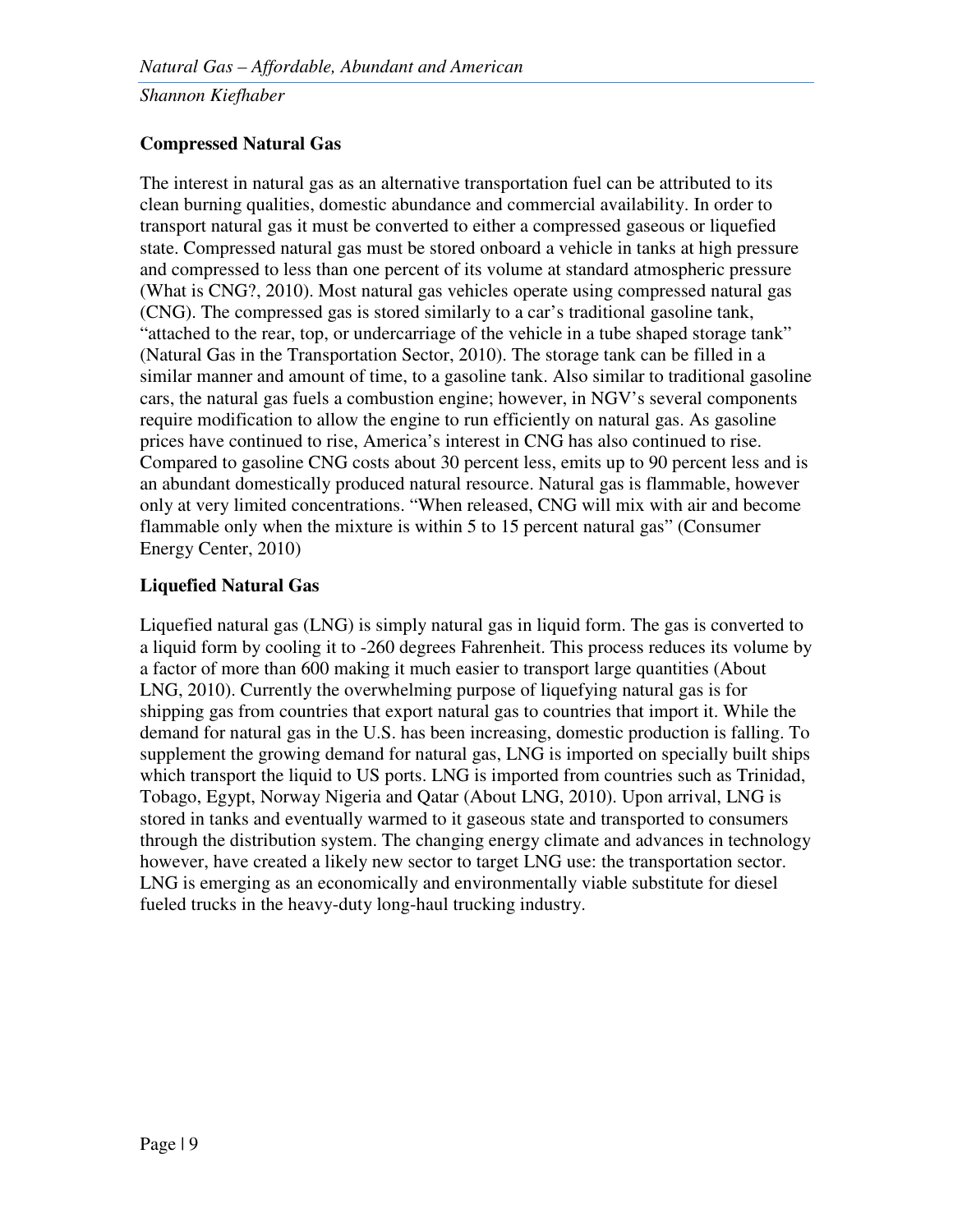#### **Benefits of Natural Gas Vehicles**

#### *Environmentally*

There are many factors that attribute to the increasing abundance and popularity of natural gas vehicles throughout the globe. One of the most persuasive arguments for the use of natural gas in the transportation sector is the vehicles are cleaner than traditional vehicles, producing up to 90 percent fewer emissions than gasoline or diesel. "When used as transportation fuel, natural gas can reduce greenhouse gas emissions by 20 – 29 percent compared with diesel and gasoline fueled vehicles, respectively, according to studies by the California Air Resources Board and other organizations" (Federal NGV Tax Incentives, 2010) . They greatly reduce pollutants from emissions such as CO and NOX which are key ingredients in the production of greenhouse gases. "Compared to vehicles fueled with conventional diesel and gasoline, natural gas vehicles can produce significantly lower amounts of harmful emissions such as nitrogen oxides, particulate matter, and toxic and carcinogenic pollutants as well as the greenhouse gas carbon dioxide" (Alternative Fuels & Advanced Data Center, 2010).

In the U.S. stringent new federal and state emissions laws are requiring improvement in vehicle emissions. Since natural gas is the cleanest burning alternative transportation fuel available today, it offers an opportunity to meet these standards. The transportation sector as a whole is responsible for over half of the emissions of carbon monoxide pollution released into the atmosphere, which contribute to smog pollution, and increase the levels of dangerous ground level ozone (Natural Gas in the Transportation Sector, 2010). The actual emission benefits observed will vary depending on the type of NGV (CNG or LNG), base for comparison (light-duty vehicle or heavy-duty vehicle) and fuel type (gasoline or diesel). The most significant reduction in emissions will be realized by fleets that replace in-use medium and heavy duty diesel vehicles with new natural gas vehicles simply because they emit more. One thing is for certain, "per unit of energy, natural gas contains less carbon than any other fossil fuel, and thus produces lower carbon dioxide (CO2) emissions per vehicle mile traveled" (Federal NGV Tax Incentives, 2010).

Vehicle testing has been performed by various agencies to compare the emissions of heavy-duty natural gas vehicles (fueled with CNG or LNG) versus heavy-duty diesel vehicles. A summary of the data collected by the U.S. Environmental Protection Agency on the potential benefits of LNG versus diesel are LNG:

- Produces half the particulate matter of average diesel vehicles
- Significantly reduces carbon monoxide emissions
- Reduces nitrogen oxide and volatile organic hydrocarbon emissions by 50% or more
- Potentially reduces carbon dioxide emissions 25% depending on the source of the natural gas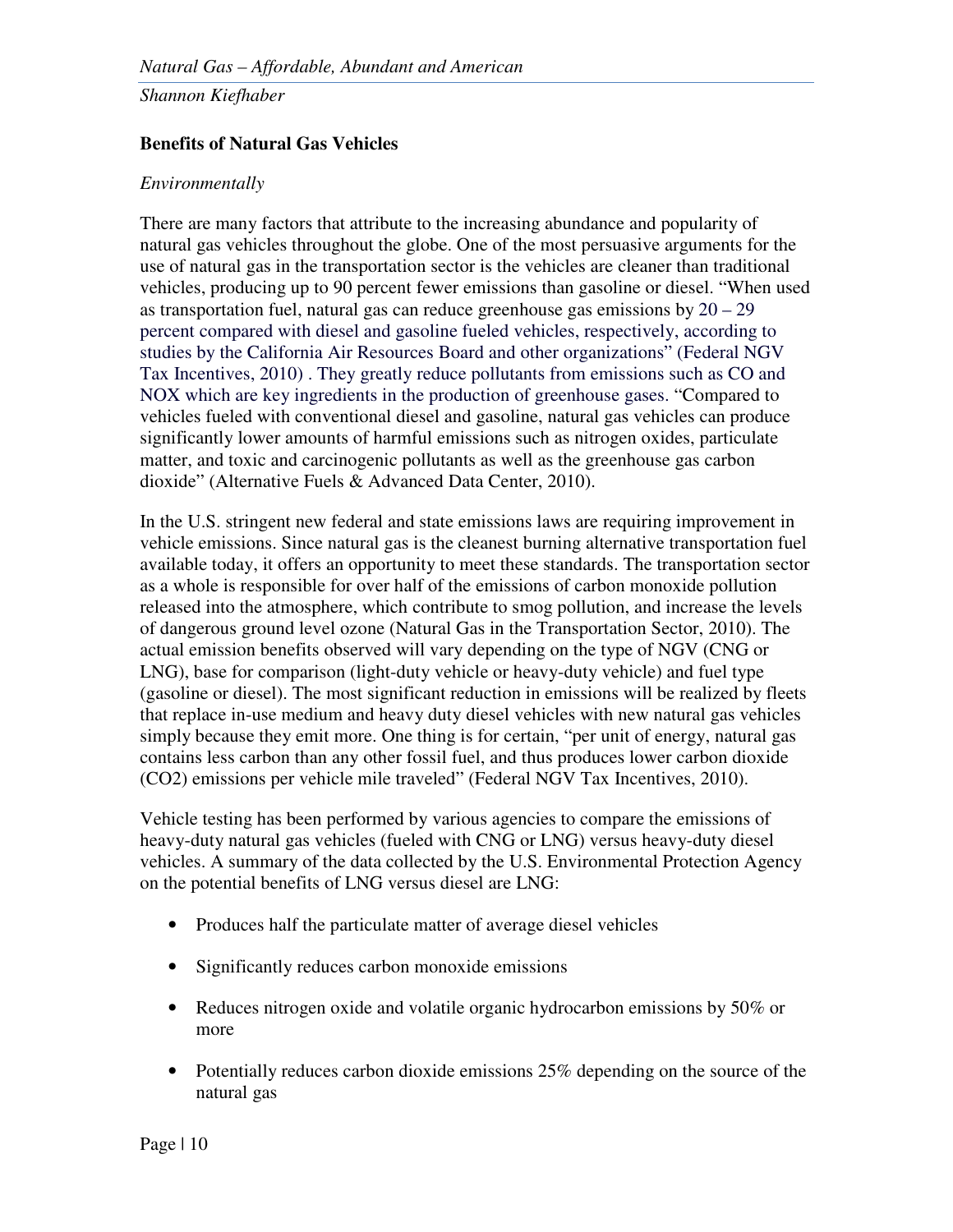- Drastically reduces toxic and carcinogenic pollutants, and
- Increase methane emissions (not a benefit)

#### *Safety and Security*

Natural gas vehicles are very safe, for not only do they have all the same standard safety equipment as conventional cars (passive restraints, air bags, head restraints and anti-lock brakes), they are subjected to the same crash safety tests as well. When used as an automobile fuel, compressed natural gas (CNG) is stored onboard vehicles in tanks that meet stringent safety requirements (Natural Gas in the Transportation Sector, 2010). The fuel systems are sealed, which prevents spills or evaporative losses. "The gas is lighter than air, and in the event of an accident natural gas would dissipate up into the atmosphere instead of forming a dangerous flammable pool on the ground like other liquid fuels" (Natural Gas in the Transportation Sector, 2010). Because compressed natural gas (CNG) fuel systems operate at pressures in excess of 3000 PSI, the fuel tank and associated plumbing have to be incredibly rugged and strong enough to contain that pressure. The on-board tanks are made of steel up to one half-inch thick and often wrapped in protective reinforced fiberglass sheathing. Natural gas also has a high ignition temperature, about 1,200° Fahrenheit, compared with about 600° Fahrenheit for gasoline.

Natural gas in its liquid form is also safe as an odorless, non-toxic and non-corrosive liquid. If spilled, LNG would not result in a slick and as long as there is not an ignition source, the liquid evaporates quickly and disperses, leaving no residue. "There is no environmental cleanup needed for LNG spills on water or land." (About LNG, 2010). LNG transported across the ocean has a proven record of safety with more than 50 years of commercial LNG use and no major accidents or security problems occurring in port or at sea. "The LNG industry carefully follows requirements set forth by the International Maritime Organization, Federal Energy Regulatory Commission, Department of Transportation, and the U.S. Coast Guard and works closely with the Department of Homeland Security to ensure its operations are safe and secure" (About LNG, 2010).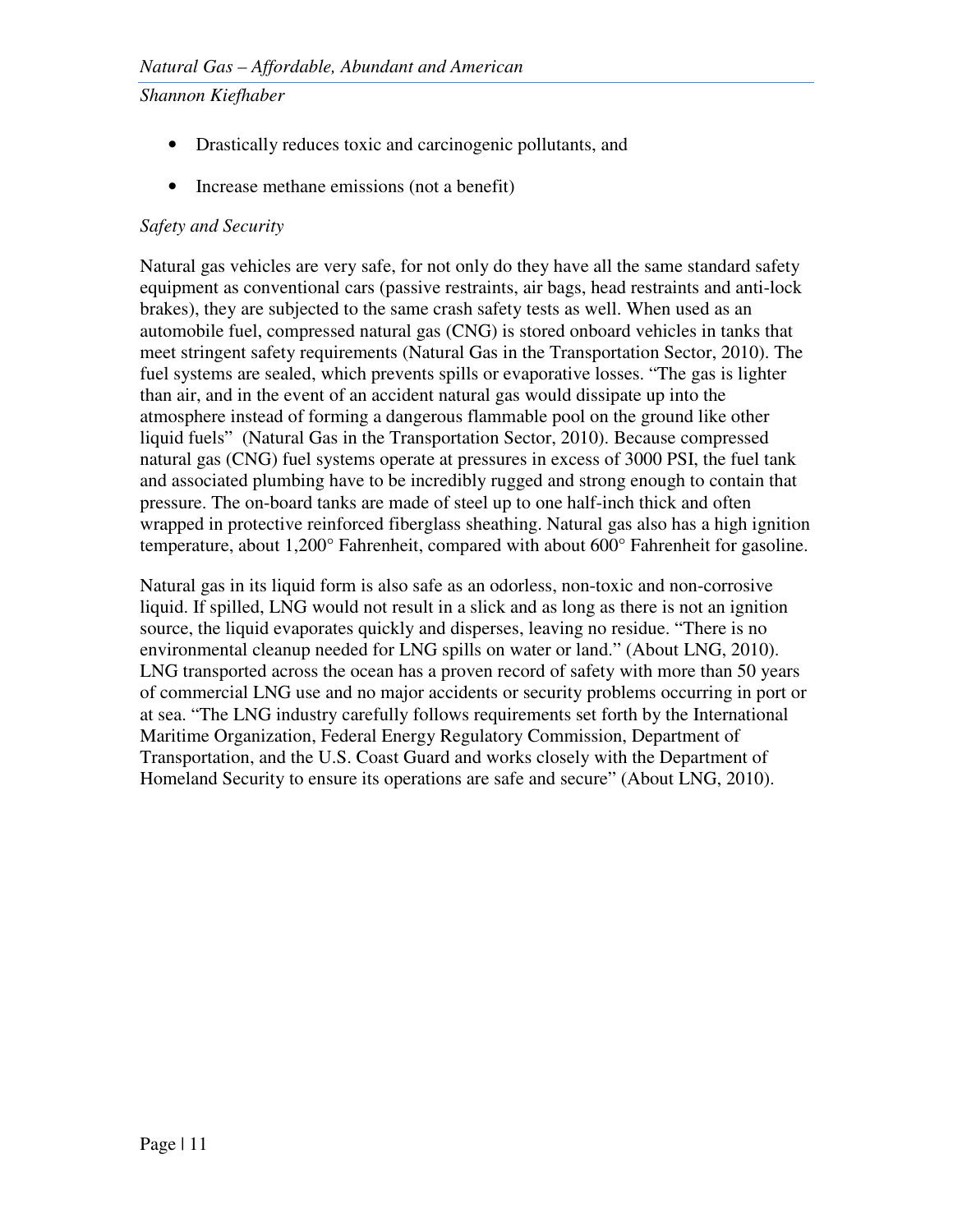#### *Economically*

Natural gas also has an economic incentive compared to gasoline and other transportation fuels. "Traditionally, natural gas vehicles have been around 30 percent cheaper than gasoline vehicles to refuel and in many cases the maintenance costs for NGVs is lower than traditional gasoline vehicles" (Natural Gas in the Transportation Sector, 2010). Recent shale discoveries and advances in technology project a 100 year domestic natural gas supply at current usage levels, news which serves to increase the cost advantage of natural gas over oil and gasoline. Another benefit of the onset of shale gas development is production has been diversified across the country making supply closer to demand centers. The abundance of natural gas can also help relieve our dependance on foreign oil and vulnerabilty to weather-related shortages, thereby redcuing volitility in supply. As previously shown in Table 1, at current prices, natural gas can be \$0.85 cheaper than traditional gasline. There have also been numerous tax credits and incentives for infrastructure, new vehicle purchase, research and development in the natural gas industry. Taking advantage of these tax credits and other incentives available from Federal and state governments, public agencies and private companies can realistically make converting to NGVs an economical opportunity.

#### *Legislation*

The federal government has been instrumental in developing government policies that not only stimulate the development of Alternative Fueled Vehicles (AFVs) but also remove regulatory barriers. The federal government promotes the use of NGVs by classifying natural gas as an alternative fuel, making it eligible for all AFV tax credits.

*"The Internal Revenue Service (IRS) defines alternative fuels as liquefied petroleum gas, compressed natural gas, liquefied natural gas, liquefied hydrogen, liquid fuel derived from coal through the Fischer-Tropsch process, liquid hydrocarbons derived from biomass, and P-Series fuels. Biodiesel, ethanol, and renewable diesel are not considered alternative fuels by the IRS. While the term "hydrocarbons" includes liquids that contain oxygen, hydrogen, and carbon and as such "liquid hydrocarbons derived from biomass" includes ethanol, biodiesel, and renewable diesel, the IRS specifically excluded these fuels from the definition. (Reference 26 U.S. Code 6426)"*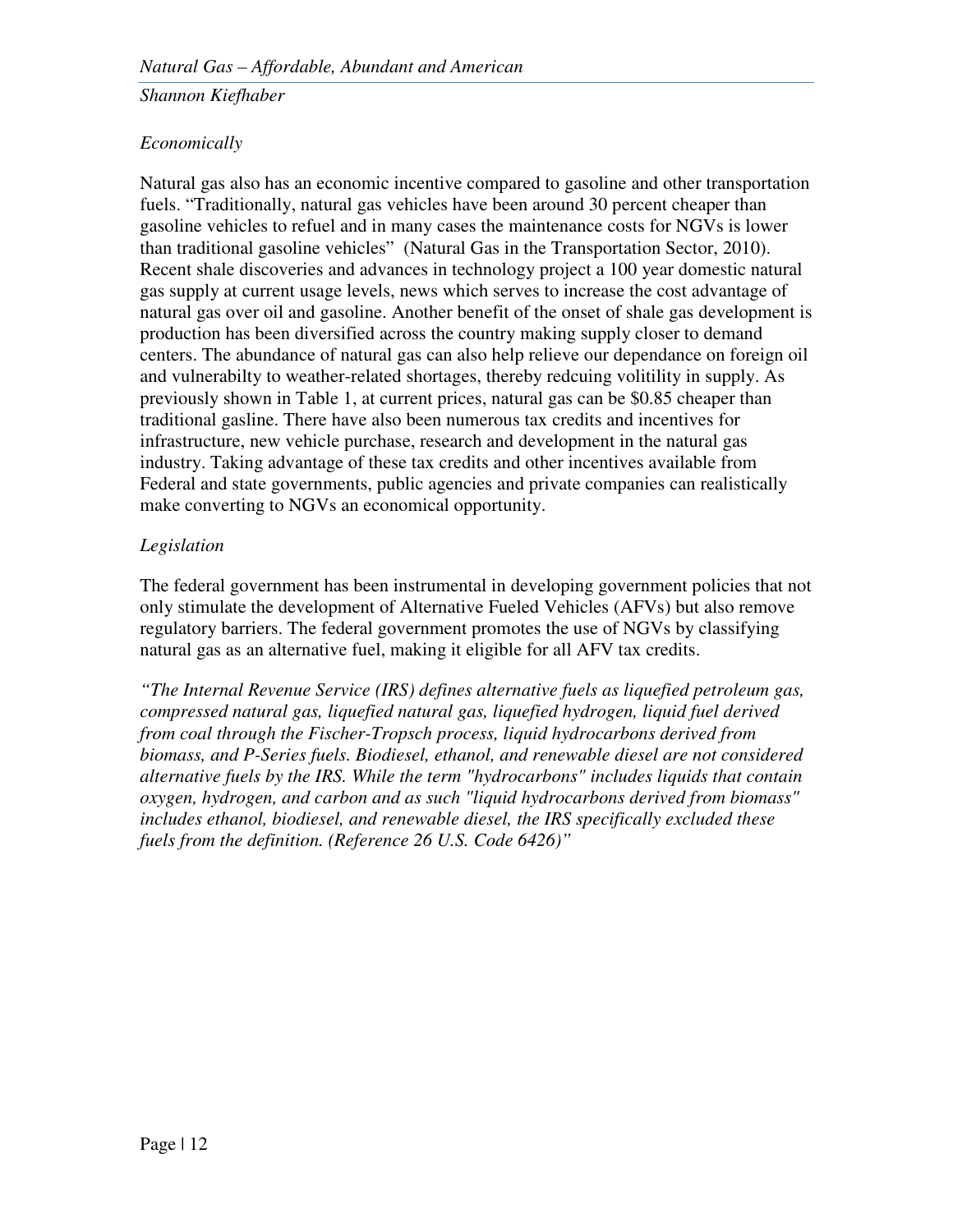Working together with state, regional and local governments, incentives such as tax deductions/credits, reduced license fees, reduced vehicle sale taxes, and lower registration fees all encourage the purchase and use of AFVs. Existing federal incentives in place for AFV and specifically natural gas vehicles include:

#### *Income Tax Credits for Alternative Fuel Vehicles:*

The Energy Policy Act of 2005 provides an income tax credit for business and individuals that acquire new, dedicated alternative motor fuel vehicles. The credit ranges from \$2,500 to \$32,000 depending on the size and emissions performance of the vehicle. "The tax code provides a minimum credit equal to 50 percent of the incremental cost for any new, dedicated NGV that meets federal EPA or CARB emissions standards. In addition, there is a maximum credit equal to 80 percent of the incremental cost for NGVs that have been certified as meeting the most stringent emission standard (other than zero emissions) available for that particular type vehicle" (Federal & State Incentives & Laws, 2010). This credit is effective on purchases made after December 31, 2005 and expires on December 31, 2010. The table below displays the relationship between the size of the vehicle, incremental cost of the vehicle, and the emission performance of the vehicle.

| Vehicle Size                     | Incremental Cost Cap | 50 % Credit | 80 % Credit |  |
|----------------------------------|----------------------|-------------|-------------|--|
| 8,500 GVWR or<br>less            | \$5,000              | \$2,500     | \$4,000     |  |
| $8,501 - 14,000$<br><b>GVWR</b>  | \$10,000             | \$5,000     | \$8,000     |  |
| $14,001 - 26,000$<br><b>GVWR</b> | \$25,000             | \$12,500    | \$20,000    |  |
| 26,001 GVWR &>                   | \$40,000             | \$20,000    | \$32,000    |  |

Table 3: A summary of Natural gas vehicle credits.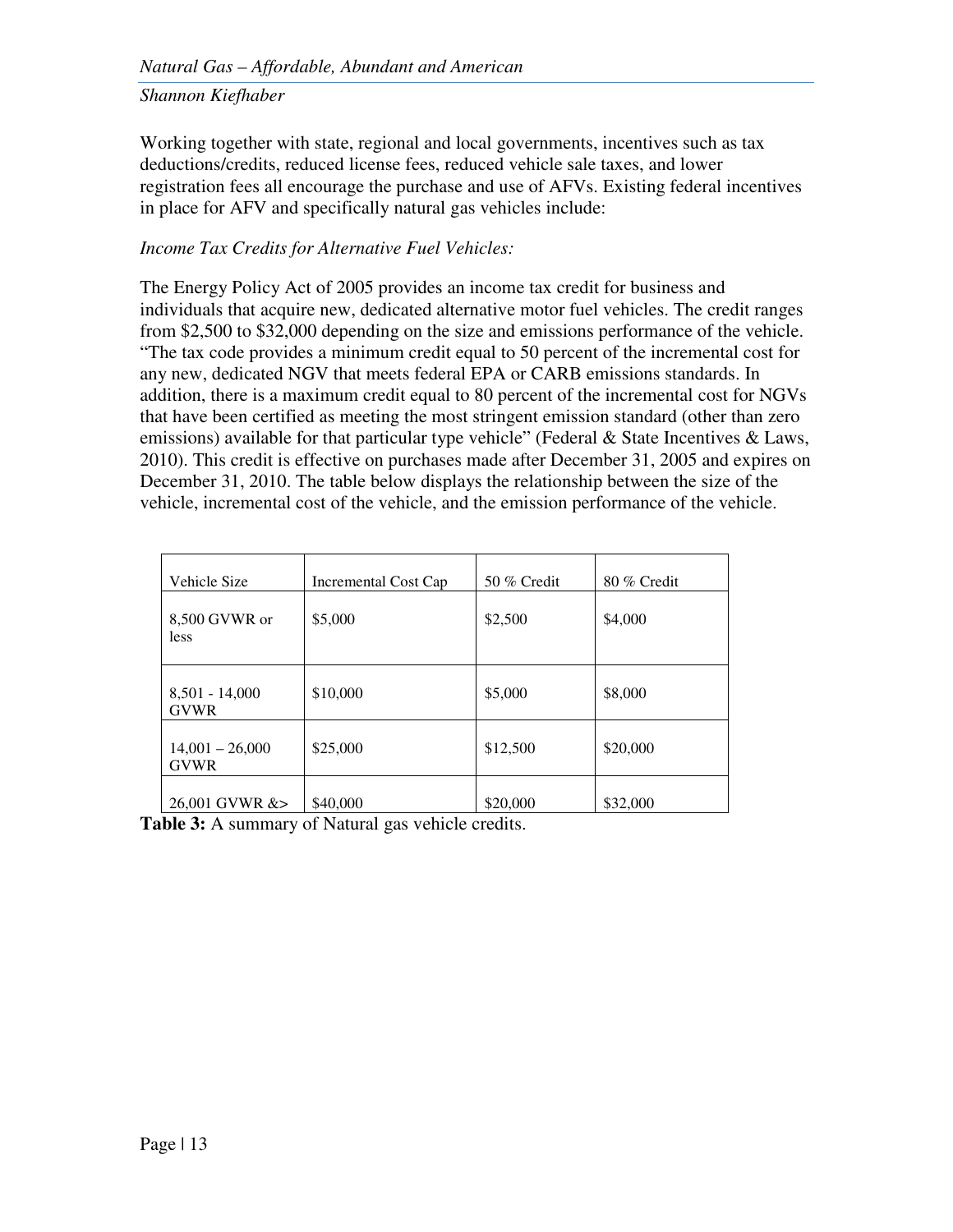#### *Income Tax Credits of Alternative Fuel Infrastructure:*

The Energy Policy Act of 2005 provides an income tax credit equal to 30 percent of the cost of natural gas refueling equipment, up to \$30,000 in the case of large stations and \$1,000 for home refueling appliances. The intent of this tax credit is to expand the availability of natural gas refueling stations, increase the use of natural gas as a motor vehicle fuel and reduce demand for petroleum motor fuels. Converted and/or retrofitted equipment will qualify for the tax credit as long as it was not previously used to refuel alternative motor vehicles. This credit is effective on purchases made after December 31, 2005 and expires on December 31, 2010 (Federal & State Incentives & Laws, 2010).

#### *Excise Tax Credit to the Seller of CNG or LNG:*

The Safe, Accountable, Flexible, Efficient Transportation Equity Act: A Legacy for Users provided an incentive for CNG and LNG when used as a motor vehicle fuel. The \$0.50 per gasoline gallon equivalent credit is provided to business and individuals that sell, or, in some cases, use the fuel. Generally the credit goes to the seller in the case of retail transactions, however, if the CNG or LNG is dispensed using a private fueling station, the credit may go to the user of the fuel. The credit for CNG and LNG took effect on October 1, 2006 and expired on December 31, 2009. (Federal NGV Tax Incentives, 2010)

#### *Amendments to the Clean Air Act (CAA)*

While the CAA does not directly call for the use of NGVs, it has created an environment that is favorable for alternative fuel vehicles. Amendments to the CAA in 1990 established national ambient air quality standards for pollutants, classified areas depending on their level of air quality and required states to develop implementation plans that reduce air pollution levels. The law addresses vehicle emissions by "establishing stringent emission standards for all new motor vehicles, regulating the properties of gasoline and diesel motor fuels, and requiring most non-attainment areas to adopt inspection and maintenance programs" (Government Policy). Many states have emission concentrations exceeding the standards updated by EPA and are classified as non-attainment areas. Accelerating the turn-over of older, dirtier vehicles to low emitting NGVs can help take advantage of the emission reduction benefits to meet federal emission standards.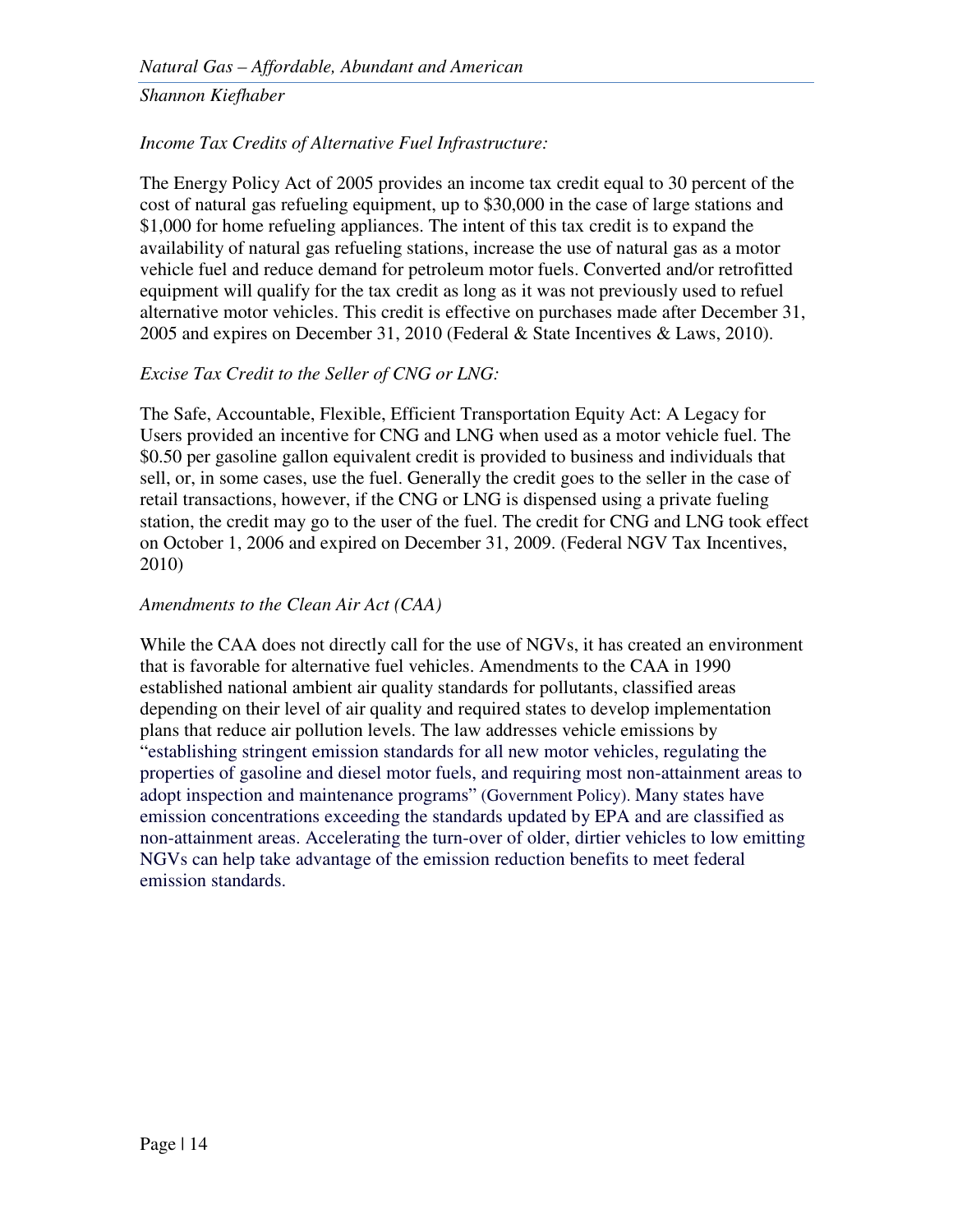#### *Congestion Mitigation and Air Quality Improvement Program (CMAQ)*

The CMAQ program "is one of the largest sources of funding available for alternative fuel projects, funding hundreds of millions of dollars in investments in alternative fuel projects since its inception in 1991" (Government Policy).The program is designed to help communities meet or maintain their compliance with the federal air quality standards. Funds from this program can pay for the incremental cost of purchasing natural gas vehicles; however they must have a 20 percent local or regional match. The Federal Highway Administration and Federal Transit Agency administer the program which must give priority in distributing funds to diesel engine retrofits, and other costeffective emission reduction and congestion mitigation activities that provide air quality benefits.

#### *Clean Cities Program*

The Clean Cities Program seeks to advance the energy, economic, and environmental security of the U.S. by supporting local decisions to adopt practices that reduce the use of petroleum in the transportation sector. Nearly 90 local, geographically-based coalitions work to expand alternative fuel and advanced technology markets to reduce petroleum consumption by 2.5 billion gallons by 2020. (Clean Cities)

#### *Vehicle Acquisition and Fuel Use Requirements for Federal Fleets*

Executive Order 13514, issued in October 2009, requires each federal agency to develop, implement, and annually update a Strategic Sustainability Performance Plan. Federal agencies must measure, reduce, and report their greenhouse gas (GHG) emissions, with an overall federal government GHG emissions reduction goal of 28 percent by 2020, relative to a 2008 baseline. Federal fleets of 20 vehicles or more must reduce petroleum consumption by a minimum of 2percent per year through the end of FY 2020 as compared to 2005 baseline usage and increase alternative fuel use by 10 percent per year relative to the previous year. Reductions may be achieved through a variety of measures including the use of AFVs, and fleet optimization efforts (Federal Energy Management Program, 2010).

The future growth and expansion of NGV into the mainstream marketplace will be directly affected by the federal programs and regulatory issues passed by the House and Senate during the  $113<sup>th</sup>$  Congress. Allowing current federal programs that potentially have the most effect on the future of NGVs to expire is severely detrimental to the progress that has been made in the last decade. "A strong national incentive program that encourages the purchase and retrofit of 3.5 million heavy vehicles to run on natural gas along with the construction of refueling facilities—could allow us to displace 1.2 million barrels of oil per day by 2035, saving at total of 3.7 billion barrels of oil from 2011 to 2035" (American Fuel).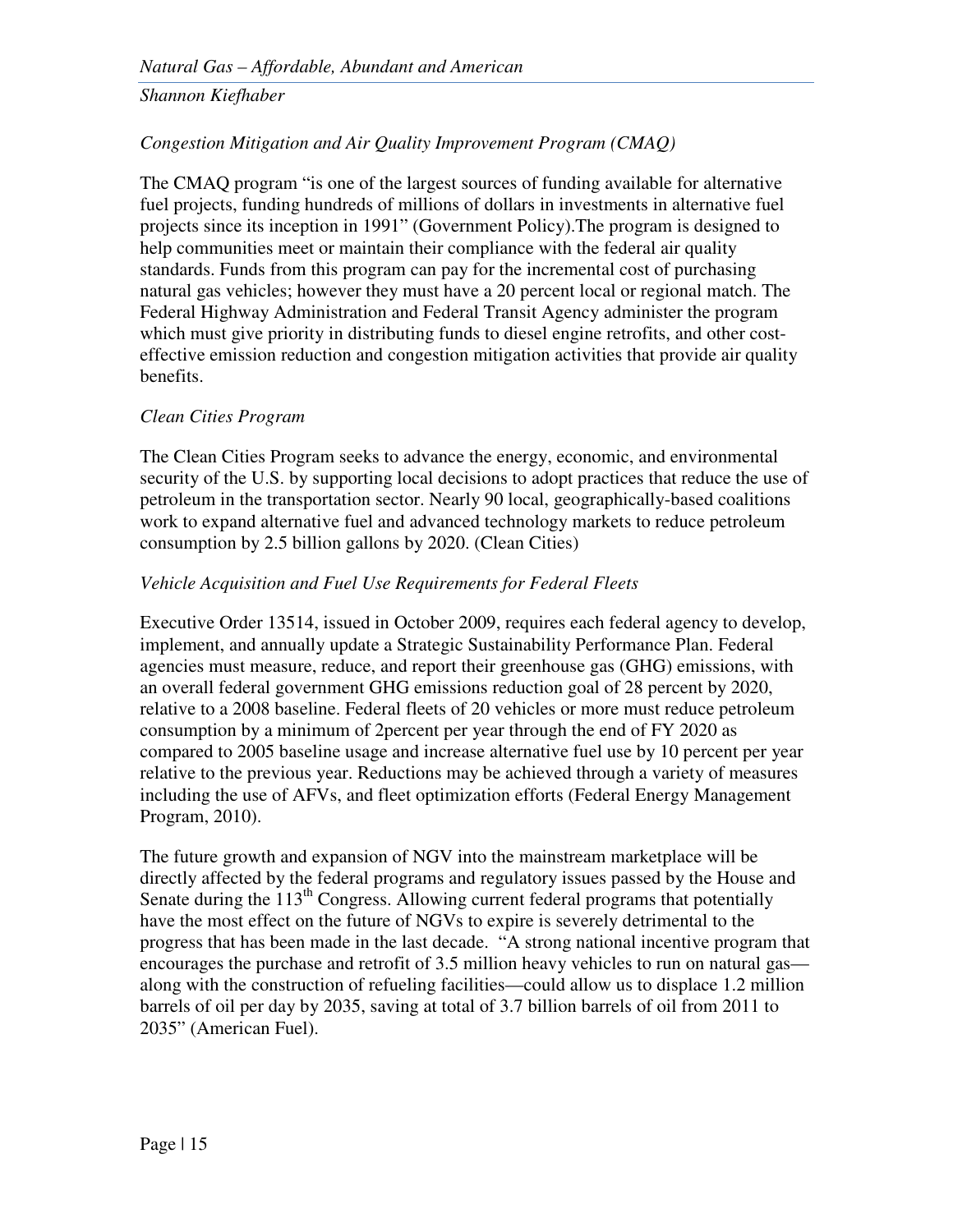#### *Disadvantages*

Natural gas has long been a part of our nation's energy portfolio but has recently come under scrutiny for the methods used to extract the gas. Hydraulic fracturing used by gas producers to stimulate wells and recover natural gas from sources such as coalbeds and shale gas formations has raised concerns about environmental safety. The expansion of "fracking" over a wider diversity of geographic regions is increasing concerns about its potential impacts on drinking water resources, public health, and environmental impacts in the vicinity of working facilities. "The fracking chemicals used with sand and water to fracture the rock and release natural gas can be toxic and contaminate drinking water supplies" (Hydraulic Fracturing, 2010). The proper installation of well casing and careful monitoring can prevent underground leaks however residents have raised concerns that the process isn't regulated enough. The EPA has recognized that there are serious concerns from citizens and their representatives and have identified the need for a focused study on this topic. From 2010-2012 the EPA's Office of Research and Development will be conducing a scientific study to investigate the possible relationship between hydraulic fracturing and drinking water (Hydraulic Fracturing, 2010). While the EPA was directed by Congress to focus efforts on drinking water, the study will take a comprehensive look at hydraulic fracturing in the United States. This study which is currently underway will hopefully find conclusive evidence about the environmental impacts of fracking techniques and lead to industry standardization surrounding safe practices.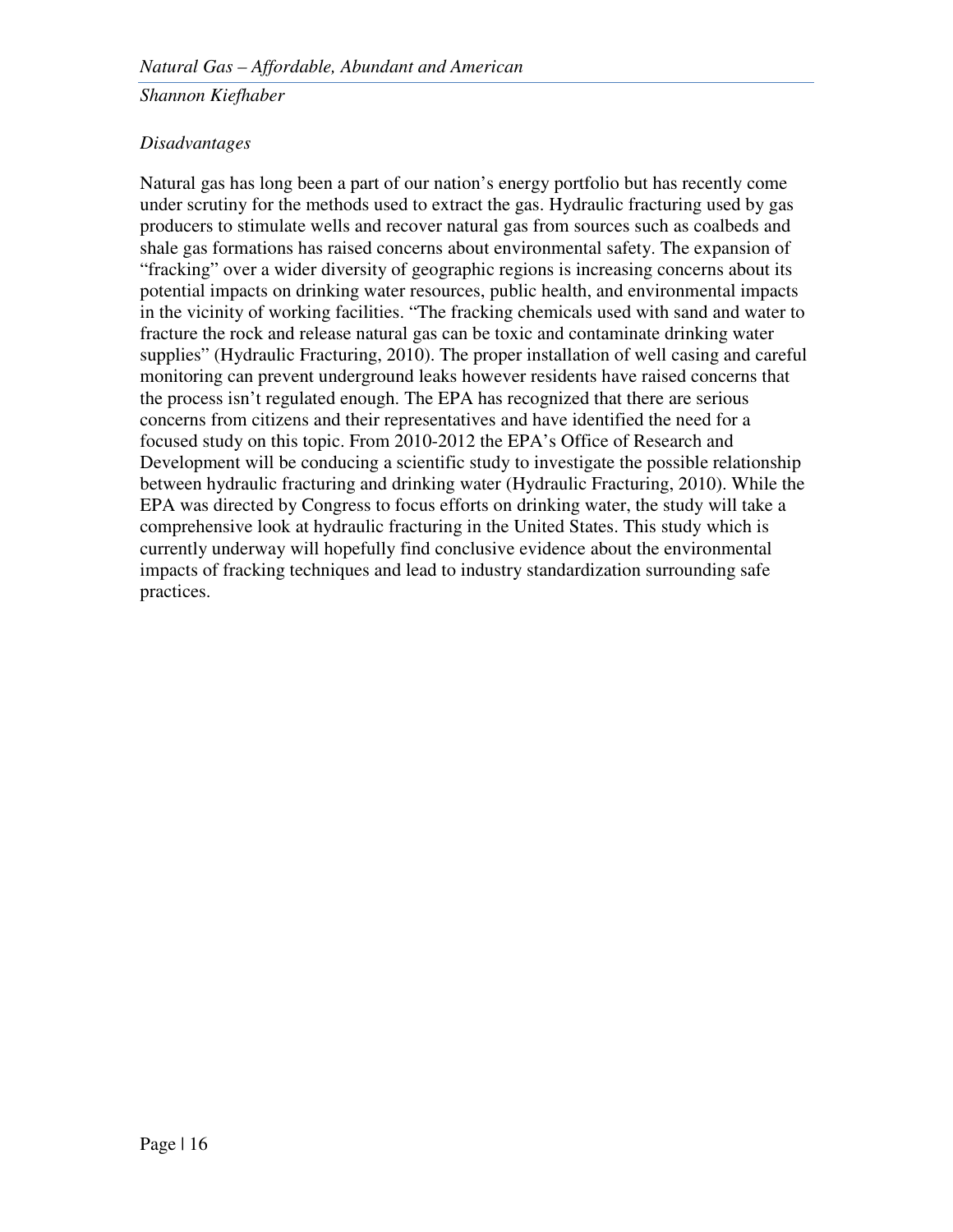## **Natural Gas in the Transportation Sector**

*"Nearly two-thirds of U.S. oil consumption goes to road transportation, with more than two-thirds of that for gasoline and one-fourth for diesel fuel"* (American Fuel)*.* 

Natural gas vehicles have been used in global fleets for decades, with more than 12 million vehicles used worldwide. Industry data shows that over the past six year's vehicular natural gas in America has nearly doubled, displacing more than 300 million diesel gallon equivalents. A vast majority of the estimated 110,000 NGVs currently used in the United Sates are trucks and fleet vehicles including public buses. This sector is conducive to CNG and LNG technology because the vehicles can be refueled at a single or a few designated locations. "Public transportation fleets and long-haul truckers often travel predictable routes, meaning that the infrastructure for a CNG truck fleet could be concentrated in certain specific areas, whereas the widespread use of CNG in passenger cars would require a much more extensive and costly refueling infrastructure" (Krupnick, 2010). For this reason public transit and commercial fleets represent the most likely targets for mainstream acceptance in the transportation industry. Fleet vehicles used in public transportation would benefit from the use of CNG, and heavy-duty long-haul trucks would benefit from the use of LNG, both of which would have otherwise been fueled by diesel.

Historically, two perceived drawbacks of natural gas use have been a shorter driving range compared to diesel fuel and limited infrastructure for refueling. Modern CNG buses can travel roughly 300 miles per fueling—a distance more than adequate for most daily transit applications. LNG increases driving range to about 400 miles per fueling, making it adequate for the long-haul trucking industry. (A typical diesel bus has a potential driving range of 400 miles per fueling.) Limited infrastructure for both public and private industries looking to convert to natural gas can appear to be a barrier to entry. Nationwide there are around 1,500 natural gas vehicle stations, about half of which sell to the public (Alternative Fuels & Advanced Data Center, 2010). Fleets that have made the transition to natural gas typically work with local fuel providers to install personal fueling docks. This topic will be explored further in the public and private transportation sections to follow.

#### *NGV Fueling*

At CNG stations, the gas is typically taken from the local gas utility's line at low pressure, compressed, and then dispensed into the vehicle's storage tanks at high pressure. There are two basic types of fueling equipment: fast-fill and time-fill. Fast-fill systems combine a compressor and a high-pressure storage system. The storage system, called a cascade, fills the vehicle's fuel tank in about the same time it takes to fuel a regular vehicle. Time-fill systems do not have a storage system and typically refuel vehicles overnight at a rate of about one gallon per hour. Public CNG stations are currently limited, but individual consumers or public/private fleet operators often install their own CNG fueling stations (Natural Gas Fleet Vehicles, 2010).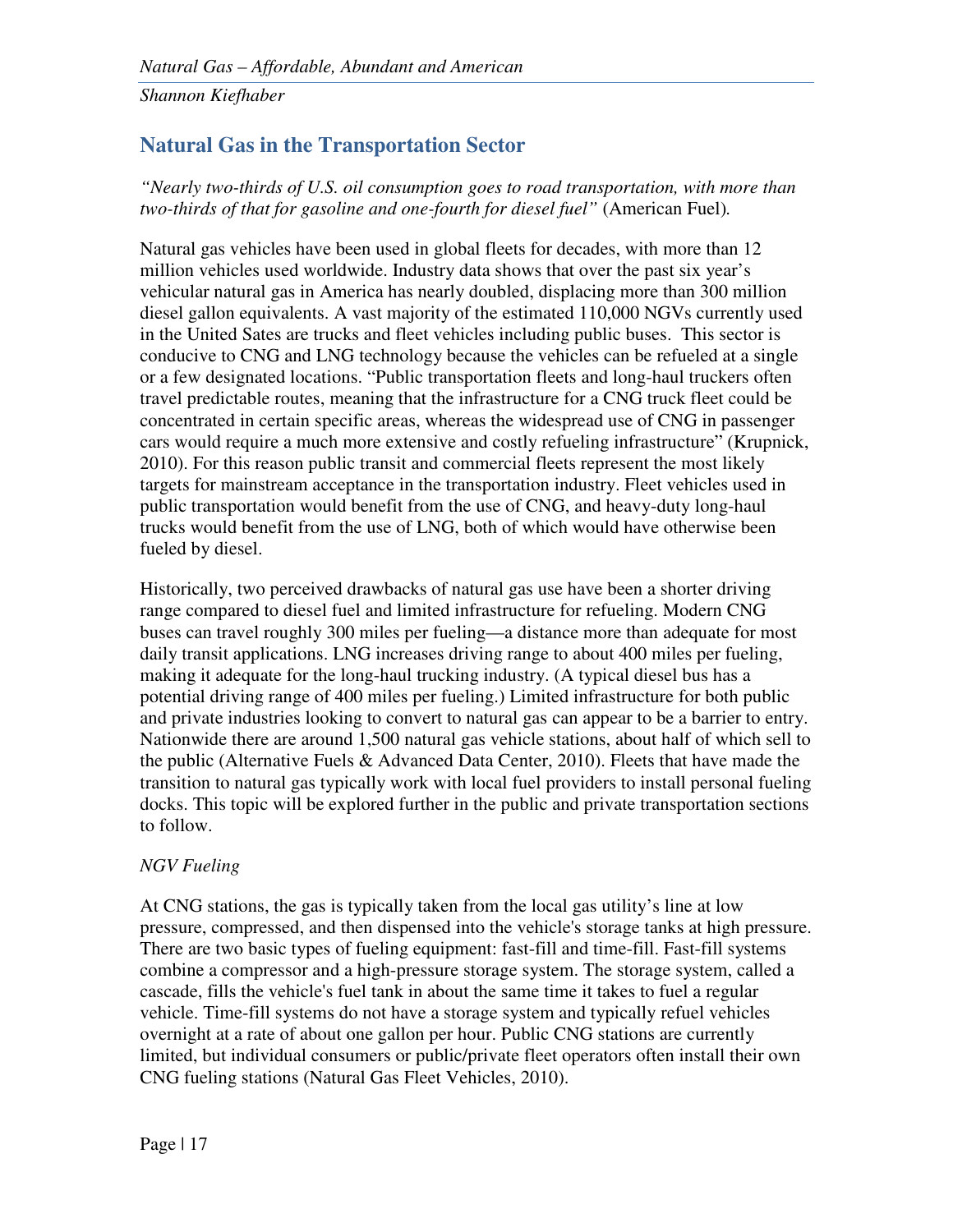#### **Business Case for CNG in Municipal Fleets**

An essential market for the expansion of alternative fuel vehicles into mainstream America is the public transportation sector, which currently accounts for 66 percent of all vehicular natural gas use. In this sector natural gas vehicles have achieved the most market penetration. According to the American Public Transit Association in 2009, about 18 percent of transit buses ran on natural gas (CNG or LNG) and 26 percent of all new transit bus orders were for natural gas (About NGVs). The market share is much higher in other countries like Argentina and Brazil which have two of the largest fleets of CNG vehicles in the world. Like numerous other countries, a large portion of their public transportation system has been converted to CNG, a practice that is encouraged by government-enforced financial incentives. Municipal governments are well suited for CNG vehicles because "they drive circular routes that enable refueling at the same station" (Johnson, 2010). Another reason CNG is a good alternative fuel for the public transportation sector is "transit buses equipped with model year 2004 CNG engines produced 49 percent lower nitrogen oxides emissions and 84 percent lower particulate matter emissions versus transit buses equipped with model year 2004 diesel engines" (Alternative Fuels & Advanced Data Center, 2010).

In the U.S. the number of natural gas vehicles is growing with nearly one in five buses on order today projected to run on natural gas. States with the highest consumption of natural gas for transportation are California, New York, Texas, Georgia, Massachusetts and D.C. (What is CNG?, 2010). The rapid growth is due largely in part to global economic factors and the current energy crises, but is also attributed to increasing environmental awareness. Diversification of fuels can help agencies withstand fluctuations in fuels supply and price as well as reduce our nation's dependence on imported petroleum. Another incentive for moving to alternative fuels in the public transportation sector is the growing air quality regulations in large metropolitan areas. Many transit agencies have adopted alternative fuels to help meet compliance standards in designated nonattainment areas. The U.S. Environmental Protection Agency has designated many urban areas as nonattainment for certain critical pollutants. Because natural gas burns cleaner than gasoline or diesel, conversion of public transit fleets to natural gas can help reduce emissions.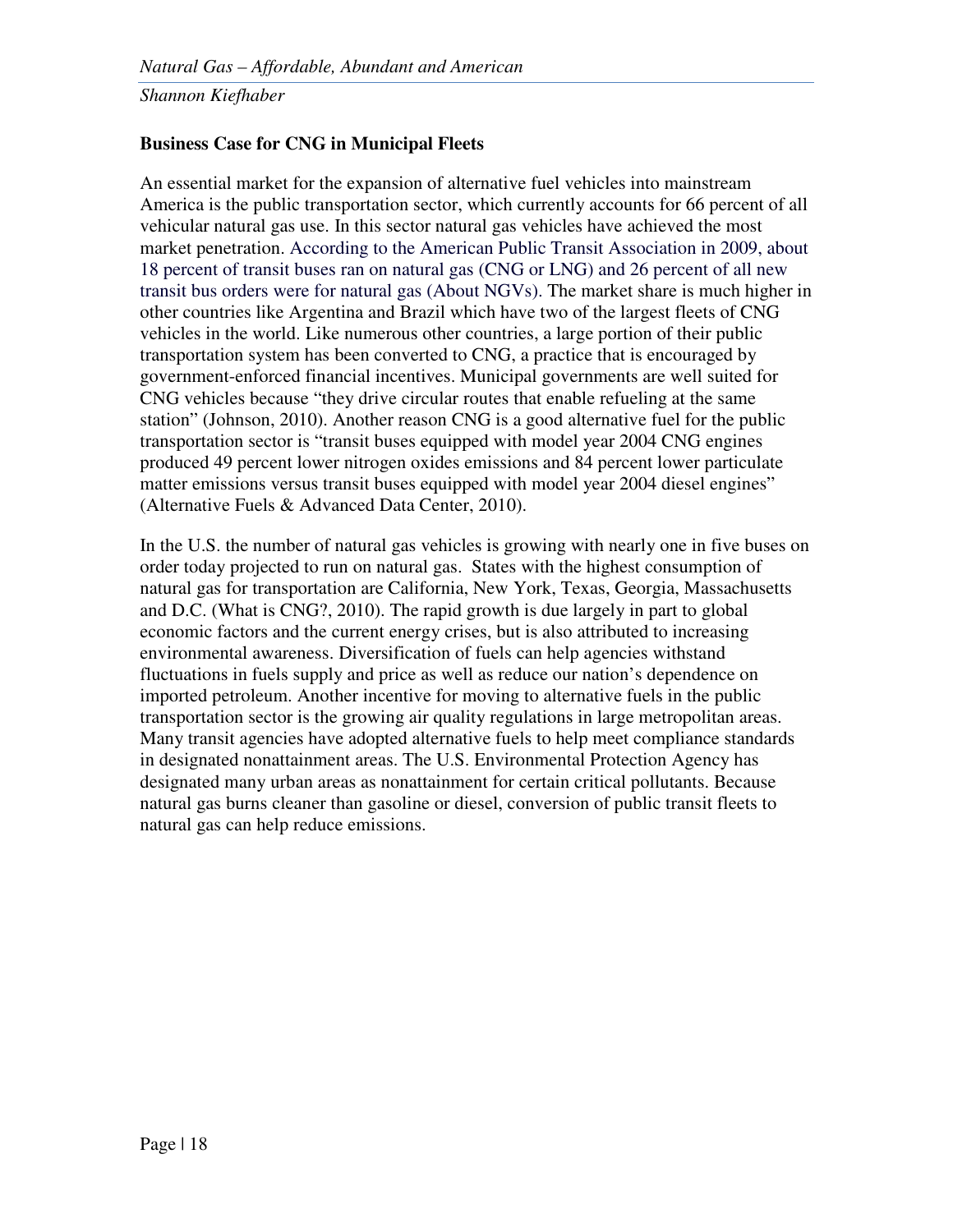In 2009 the U.S. Department of Energy (DOE) and the National Renewable Energy Laboratory (NREL) commissioned a survey to collect and analyze experiential data from U.S. transit agencies nationwide with varying degrees of CNG bus and station experience. This study was conducted "to illustrate the lessons learned by CNG transit agencies and to help focus future support of the CNG market" (Adams & Horne, April 2009 - April 2010). The quantitative and qualitative information collected about CNG transit fleets including vehicle and engine information, operational information, vehicle and engine modifications to support the natural gas system, fueling and facility information. The survey included 10 transit agencies with fleet sizes of 15-2,509 CNG buses. A total of 4,071 CNG buses were surveyed with a focus on 35-60 ft buses. To facilitate comparison with diesel data, CNG consumption was converted to diesel gallon equivalents (DGE) using the conversion of 137 standard cubic feet (scf) or 1.37 therms of CNG per DGE. The survey intended to focus on the problems, mistakes, and lessons learned the hard way hoping that others can learn from the experience.

The average natural gas fuel cost for commodity gas delivered to a refueling site was \$0.85/DGE; and was based on the commodity purchasing plans used by the transit agencies. Station power costs were collected based on the electrical cost to operate a CNG station. "The costs include energy and demand charges, metering charges, and any penalties for peak-period operation" (Adams & Horne, April 2009 - April 2010). The average cost was \$0.18/DGE. A comprehensive station maintenance cost was calculated on a per DGE basis for agencies not currently contracting on this bases and was compared to agencies that did contract on a per-unit-of –throughput basis. The average cost was \$0.18/DGE but may not be reflective of the current market because of current long-term maintenance contracts. The study cited that a more current cost of contract would be in the \$0.20-\$0.30/DGE range. A total delivered CNG cost was computed based on the factors above and assuming that a sum of average costs is a valid total cost. The average compressed cost of CNG at the nozzle is \$1.30/DGE using \$0.27/DGE for maintenance simulating better accuracy in today's market. Since diesel and CNG have different fuel economies, a 20 percent efficiency penalty for CNG was used for accurate comparison to diesel. The result was an-energy and efficiency equivalent cost of \$1.63/DGE for CNG. The current \$0.50 per gasoline gallon equivalent (GGE) fuel tax credit which would reduce this cost by \$0.57/DGE to give a net energy and net efficiency equivalent cost of \$1.06/DGE. Evidence from the report suggests that the industry still needs influential government policy and assistance to expand. The \$0.50/GGE fuel subsidy has made the business case for many agencies to remain with and expand CNG use in their fleet much more compelling. Their concern is with the government continuing this incentive over the long term since the transition to CNG is a 12-15 year commitment.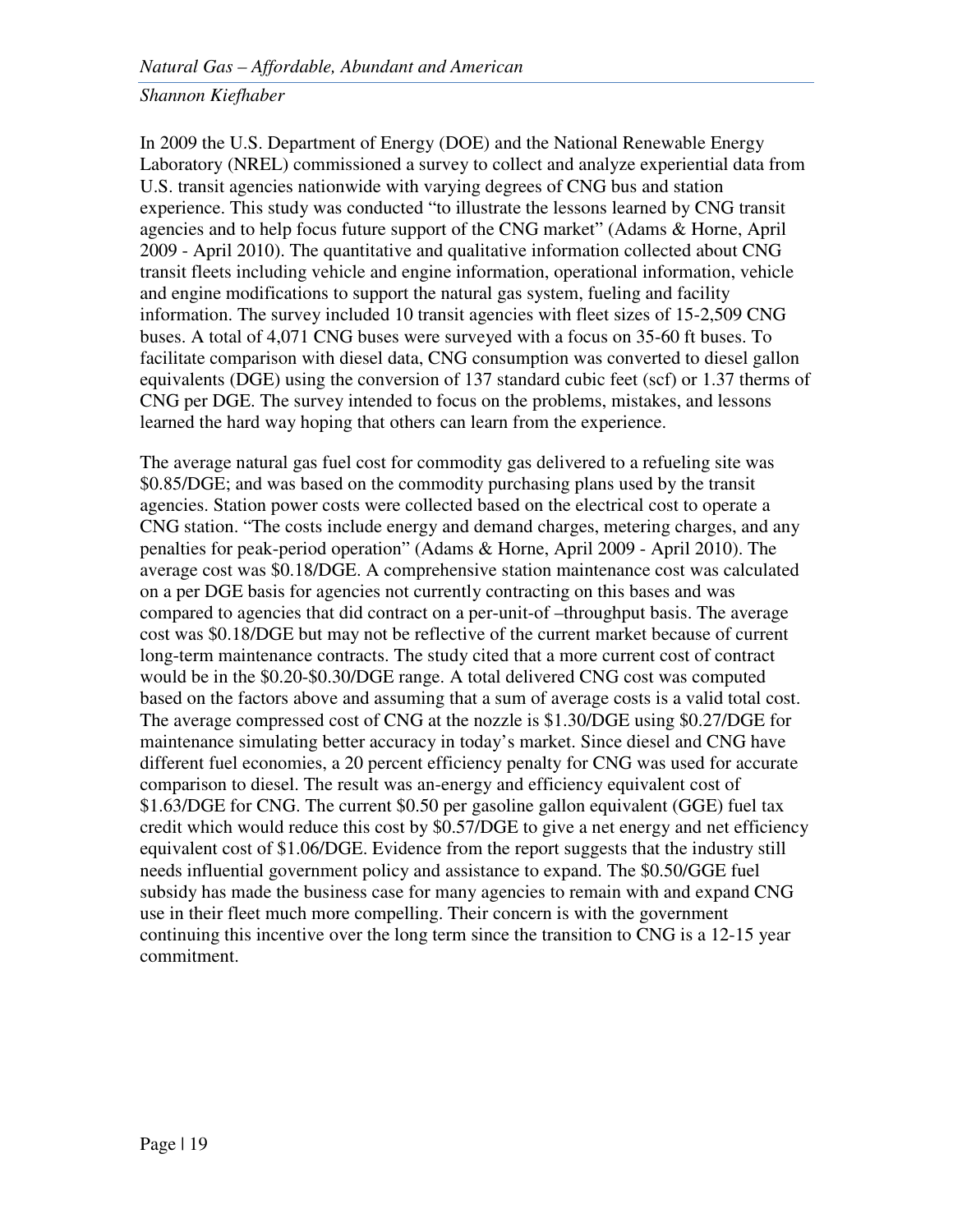Respondents were also asked to identify any unexpected benefits of CNG use in their transit agencies. Responses were positive and noted that "fuel costs were sometimes much lower than diesel and then further subsidized by the federal rebate of \$0.50/GGE" (Adams & Horne, April 2009 - April 2010). Other comments were that the cost of CNG was much more stable than the cost of diesel and there is optimism that the cost of CNG is projected to remain low for some time to come. Agencies liked the fact that there were no issues of diesel spills and respondents noted much improved air quality and cleanliness in their garages.

Not all public transit agencies are well suited for CNG investment and operation. It is both critically important and challenging for agencies attempt to predict whether a project is financially sound before the initial investment. To assist fleets and businesses in evaluating the profitability of potential CNG projects, the National Renewable Energy Laboratory built a CNG Vehicle and Infrastructure Cash-Flow Evaluation (VICE) model. This model demonstrates the relationship between project profitability and fleet operating parameters. "Decisions made on equipment purchases, capital upgrades, and fuel contracts have long-term impacts on the operational success of the fleet" (Johnson, 2010). The impacts of these decisions and other fleet parameters have been modeled using the VICE system which can be used to analyze future fleet projects. Results from the model show that the most profitable and resilient fleets tend to be larger transit and refuse fleets (75+ vehicles) because "the miles driven by the fleet overall use enough fuel to magnify the benefits of the lower-price CNG to offset the entry costs of CNG (vehicles incremental costs and infrastructure costs)" (Johnson, 2010). Large transit or refuse fleets have the potential to remain profitable unless:

- Diesel drops below \$2.025/gal
- CNG vehicle maintenance costs increase 50%
- VMT drops below 26,000 miles per year (transit) or 14,000 miles per year (refuse)
- Vehicle incremental costs double
- Any combination of the above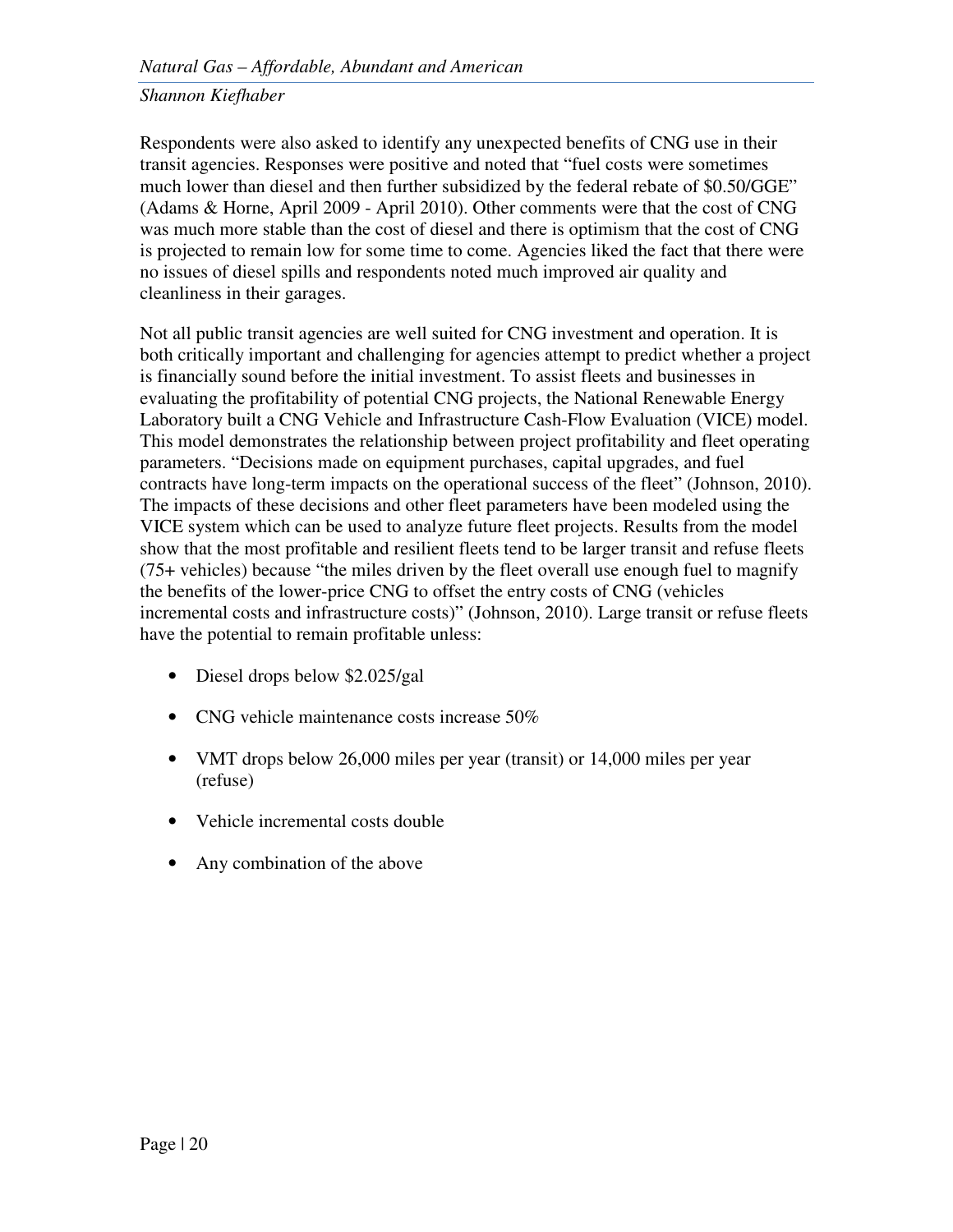Smaller transit fleets (<75 vehicles) and school bus fleets tend to be marginal because they are heavily influenced by many factors. If VMT drops below 10,000 miles per bus the profitability deteriorates rapidly because of the overall low fuel use of the fleet. "Diesel prices are also a powerful indicator of profitability given that natural gas prices are relatively consistent" (Johnson, 2010). A school bus project does not make economic sense until the diesel price approaches \$4/gallon for 100-bus fleets and \$5/gallon for 50 bus fleets. "For transit and refuse fleets, the size and fleet type become increasingly irrelevant as the price of diesel increases past \$2.50" (Johnson, 2010). The average U.S. diesel fuel cost as of December 6, 2010 was \$3.197 which makes project economics for CNG look resilient. A big portion of the cost of CNG fuel is subsidized by the federal tax credits. The synergies with the vehicle and fuel tax credits reduce the payback period of a project more than the sum of both their impacts. "Taking either one of the tax credits away makes school projects not pay off. If a fleet pays taxes on diesel but not CNG, their payback period is reduced by 22 percent" (Johnson, 2010). Somewhat surprisingly were the factors that didn't have much effect on project profitability. These included the efficiency difference between CNG and diesel engines, change in vehicle/project life, maintenance costs for CNG stations and garage upgrades. Infrastructure tax credits also have a significant influence on the profitability of marginal projects such as school fleets. The model found that "in general, a 50% increase in station cost results in a 30% increase in payback years" (Johnson, 2010). The expiration of the infrastructure and fuel tax credits by the federal government in December 2010 could be make-or-break for many school fleets and smaller (<50 vehicle) transit and refuse fleets.

#### **Business Case for LNG in the Private Transportation Sector**

While natural gas is emerging as a viable fuel alternative in the public transportation sector, it still only accounts for two percent of the total transportation sector's energy needs. One way to increase the use of natural gas is to target the nation's heavy duty, long-haul tractor trailers. "There are 2.2 million heavy-duty, long haul trucks in the United States, representing less than 1 percent of vehicles on the road, but they are responsible for nearly 10 percent of total domestic oil consumption and for more than half of all domestic diesel consumption" (Krupnick, 2010). In the privatized industry of long-haul trucking, evidence can be found that supports both social and economic benefits of using LNG trucks compared to their diesel counterparts. Companies like UPS, AT&T and Waste Management have already begun transitioning their fleets to natural gas taking advantage of government incentives and the recent hype of "green" branding.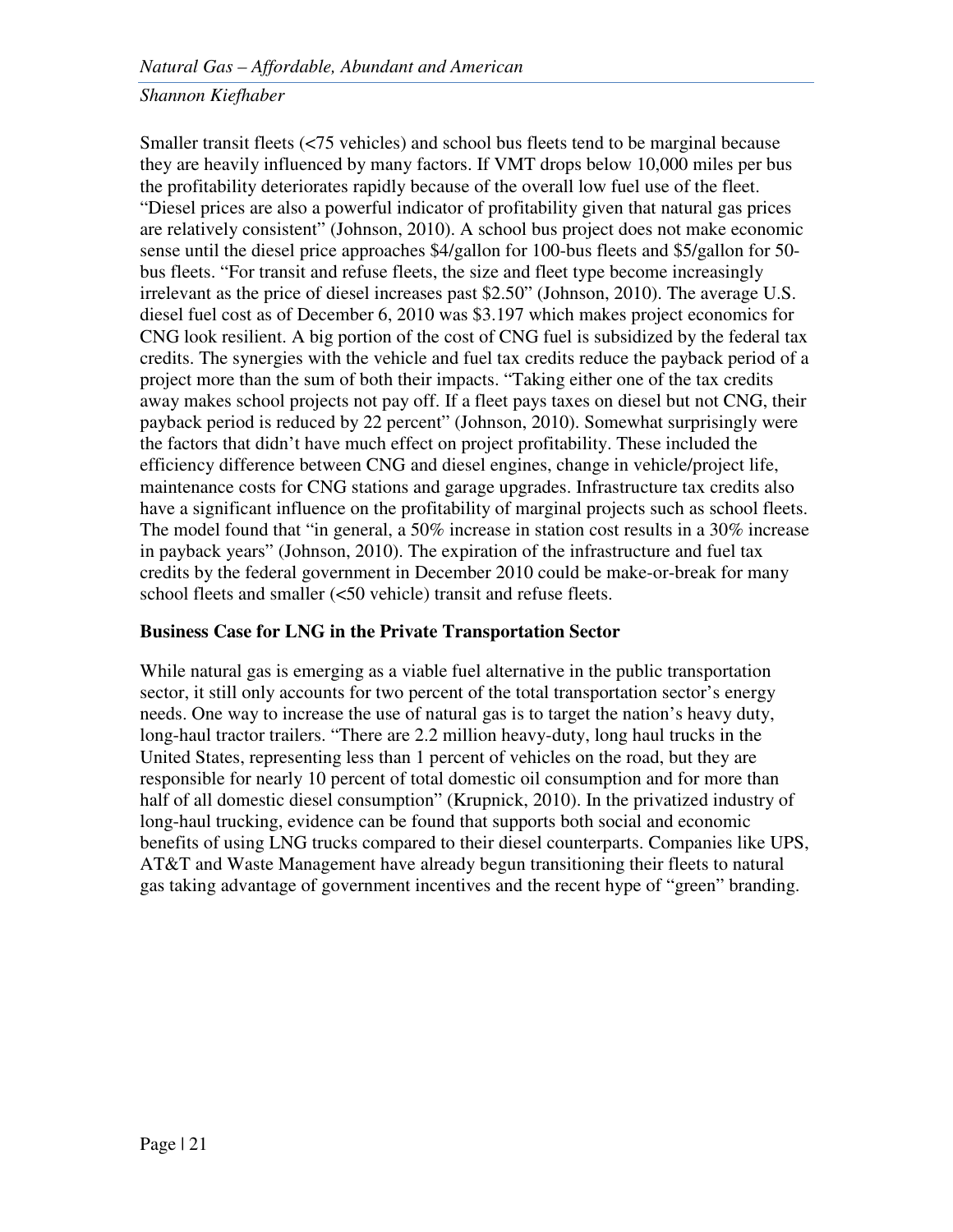In the long haul trucking industry, LNG is more prevalent over CNG due to the demands of the business model. Long-haul trucks require the ability to carry a large quantity of fuel in order to reduce the frequency of stops. Compressed natural gas is not as good a fit for the industry due to the weight of gas that would be required to meet capacity during the long movements. Recent government attention given to NGVs through incentives and legislation has significantly increased their market share in the public sector, but this is just the tip of the ice burg. The private heavy-duty trucking industry represents the largest opportunity to replace foreign oil with homemade natural gas as a transportation fuel. Commonly referred to as "semis" or "18 wheelers" heavy trucks include Class 7 and Class 8 trucks weighing more than 26,000 pounds and are used for freight transportation. "The Energy Information Administration estimates that there are currently 4.8 million heavy trucks on the road, consuming more than 1.6 million barrels of oil per day, mostly in the form of diesel fuel" (Annual Energy Outlook 2010 with Projections to 2035 , 2010). Due to the trucks heavy weight, they have an average fuel economy of only about six miles per gallon. "If just 3 million heavy trucks converted to natural gas by 2035, they could eventually displace up to 1 million barrels of oil per day, or 45 percent of the projected oil consumption of heavy trucks by 2035" (American Fuel)

As the U.S. struggles to meet a growing domestic energy demand, LNG has a critical role to play in the mix of energy choices necessary to provide clean energy when and where it is desired. In order to ensure American citizens and businesses are not disadvantaged when competing for global energy supplies, the U.S. must invest in a well-developed LNG infrastructure. Today there are only nine U.S. facilities capable of importing LNG. Figure 4 below displays the existing North American LNG terminals. The terminals are predominantly located along the east coast in Georgia, Virginia and Maryland and in Texas and Louisiana. Growth in the industry as a result of technological advances and increased demand has led to the expansion of North American LNG terminals. Figure 5 displays a list of approved LNG terminals as of August 3, 2010. Expansion into the northwest region of the United States as well as a proliferation of terminals in Texas indicates a growing business case for LNG infrastructure. The ability for NGVs to compete with tradition fuels like gasoline and diesel depends on the availability of infrastructure along interstate corridors. In order to persuade businesses with high volumes of freight trucking to convert to LNG their must be an economic incentive. A recent joint venture between an Atlanta based Natural Gas Distribution Company and a Texas based natural gas producer provides a potential business model that could make LNG trucking a reality in the southeast.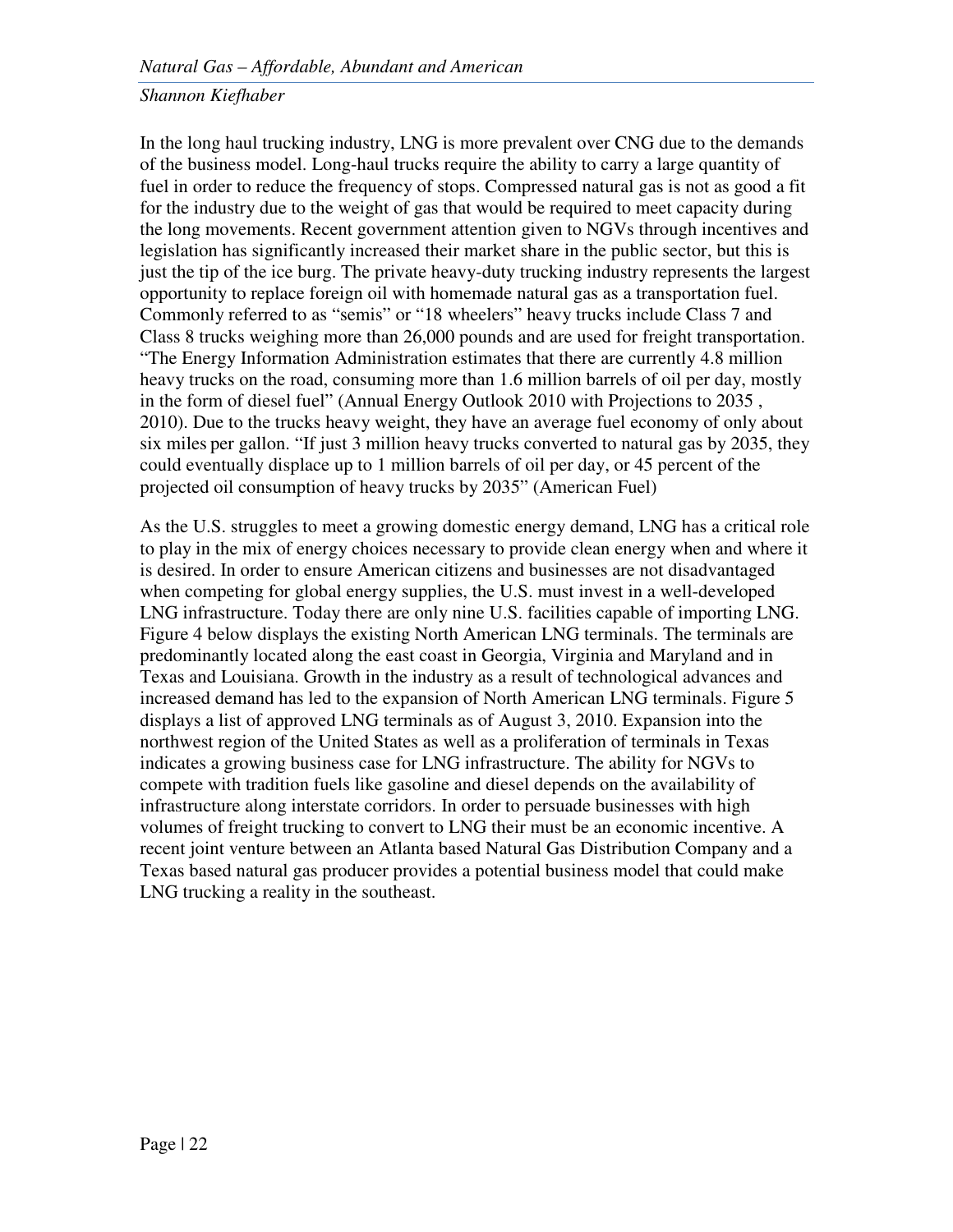

#### **Figure 4:** Existing North American LNG Terminals as of August 3, 2010

*http://ferc.gov/industries/gas/indus-act/lng.asp*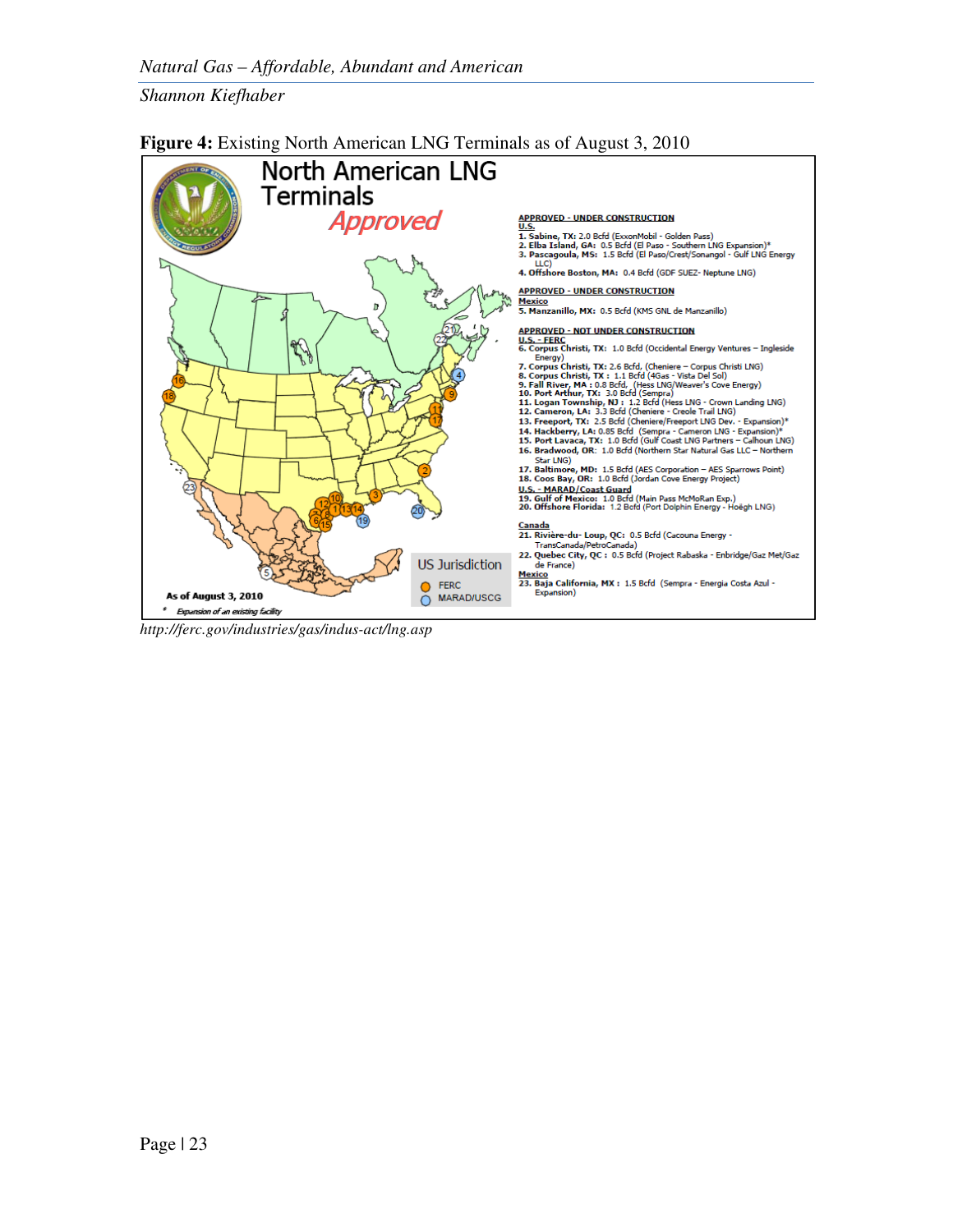

#### **Figure 5:** Approved North American LNG terminals as of August 3, 2010

*http://ferc.gov/industries/gas/indus-act/lng.asp*

The greatest barrier to widespread use of LNG in the private transportation sector is infrastructure and distribution. A recent partnership between AGL Resources and El Paso Corporation could play an essential role in expanding the availability of natural gas as an alternative to diesel fuel for heavy duty fleet use including long-haul trucking. The joint venture announced July 28, 2010 will facilitate the distribution of liquefied natural gas across the southeastern United States targeting the heavy-duty transportation market, which includes heavy-duty trucks, buses, and waste haulers. The new 50/50 joint-venture called Southeast LNG Distribution Company plans to own and operate a fleet of LNGfueled tankers and distribution facilities to support the use of LNG as a fuel source for this emerging market segment (About Us, 2010). "The 18-wheeler or freight movement market in general, is definitely the holy grail when it comes to potential energy savings" said Peeples the companies Vice President of Sales and Marketing.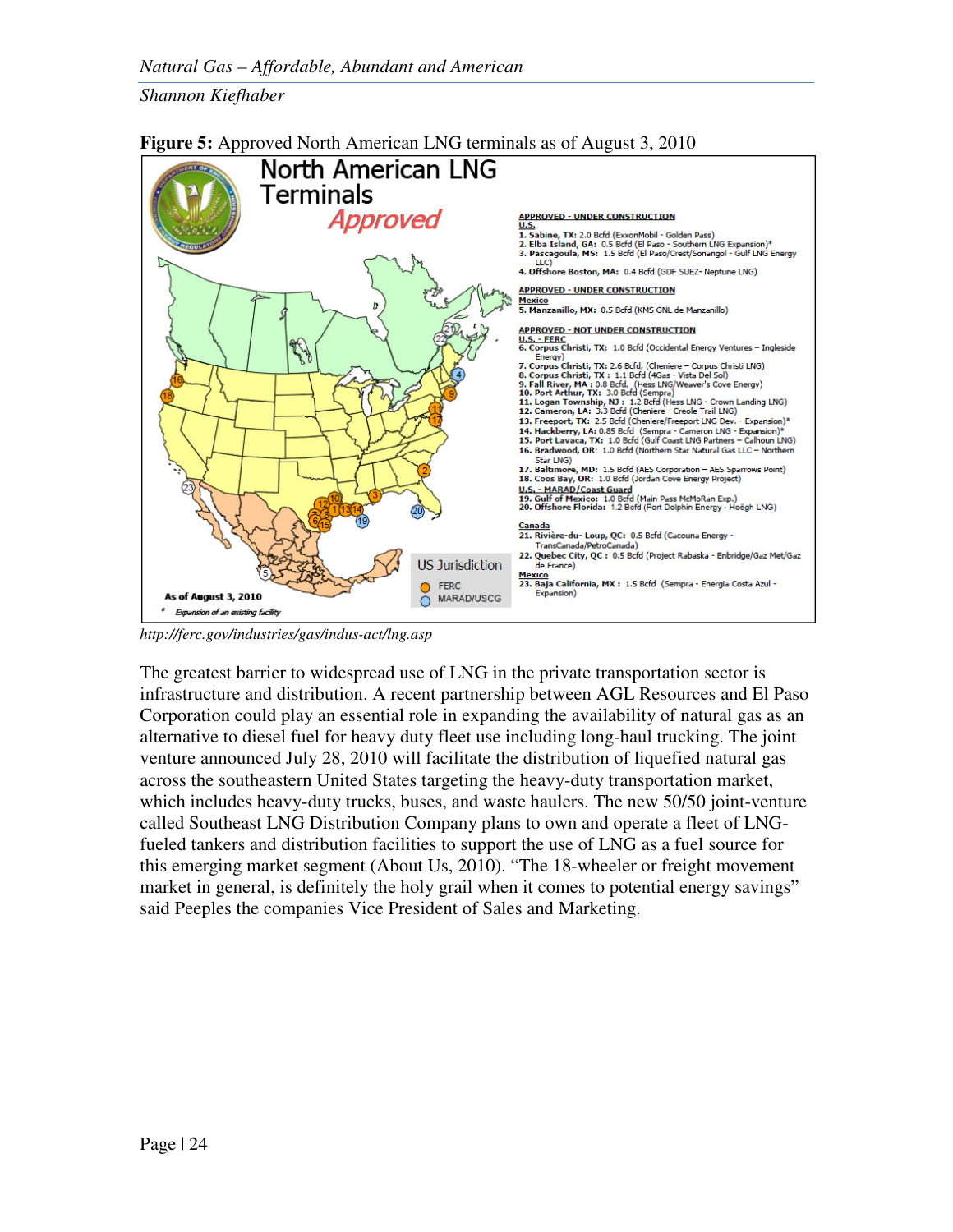Southeast LNG plans to provide distribution facilities and gas supply contracts to both the public and private sectors as the market develops. "Approximately 25 percent of the nation's tractor-trailer traffic occurs in the southeastern U.S.," said Hughes the companies President. "We plan to develop infrastructure to fuel and service this market segment with LNG, providing significant environmental and economic benefits" (Hughes, 2010). Southeast LNG will custom design, build, own and maintain fueling centers for companies or municipalities. Targeted companies for LNG use are heavy duty trucks used for regional distribution: UPS, FedEx, Wal-Mart, Sysco, JB Hunt, Averitt Express, SE Freight and SAIA Freight. The initial target market area includes Florida, Georgia, Alabama, Tennessee, South Carolina and North Carolina with emphasis on the corridor from the Port of Savannah to Atlanta, Georgia. "Providing companies with greater access to this alternative fuel will enable cost savings and operational efficiencies that can benefit both consumers and the environment" (Peeples, 2010). Recent infrastructure improvements on Elba Island have been made to expand its liquefied natural gas (LNG) terminal to serve growth markets in the Southeastern United States. "The current Elba Island expansion is expected to add 8.4 billion cubic feet (Bcf) of storage capacity at the facility and 900 million cubic feet per day (MMcf/d) of send-out capacity, doubling the storage and send-out capabilities of the facility. The initial phase includes installation of a new 4.2 Bcf storage tank and modification of the docking facilities to accommodate new, larger delivery vessels. This phase of the expansion was placed in service in July 2010" (Elba Projects, 2010).

In 2004, the Environmental Protection Agency (EPA) launched a brand that would distinguish companies that used environmentally cleaner and more fuel efficient transportation options. The SmartWay brand "identifies products and services that reduce transportation-related emissions" (SmartWay, 2010) however the impact of the brand is much greater. "The SmartWay brand signifies a partnership among government, business and consumers to protect our environment, reduce fuel consumption, and improve our air quality for future generations." To earn a SmartWay designation, vehicles are chosen from the "Green Vehicle Guide" which ranks vehicles 1-10 by an Air Pollution Score and a Greenhouse Gas Score. To achieve the designation the vehicle must receive a 6 or better on both scores, and have a total score of at least 13. The SmartWay designation for vehicles means they are very good environmental performers relative to other vehicles. The best environmental performers are those vehicles who receive score of 9 or better on both scores and earn the designation of SmartWay Elite. Natural gas is considered an alternative fuel option and is able to earn SmartWay certification. Of the many SmartWay truck carriers, logistics and shipping partners are three well know brands previously mentioned for their investment in the natural gas transportation industry.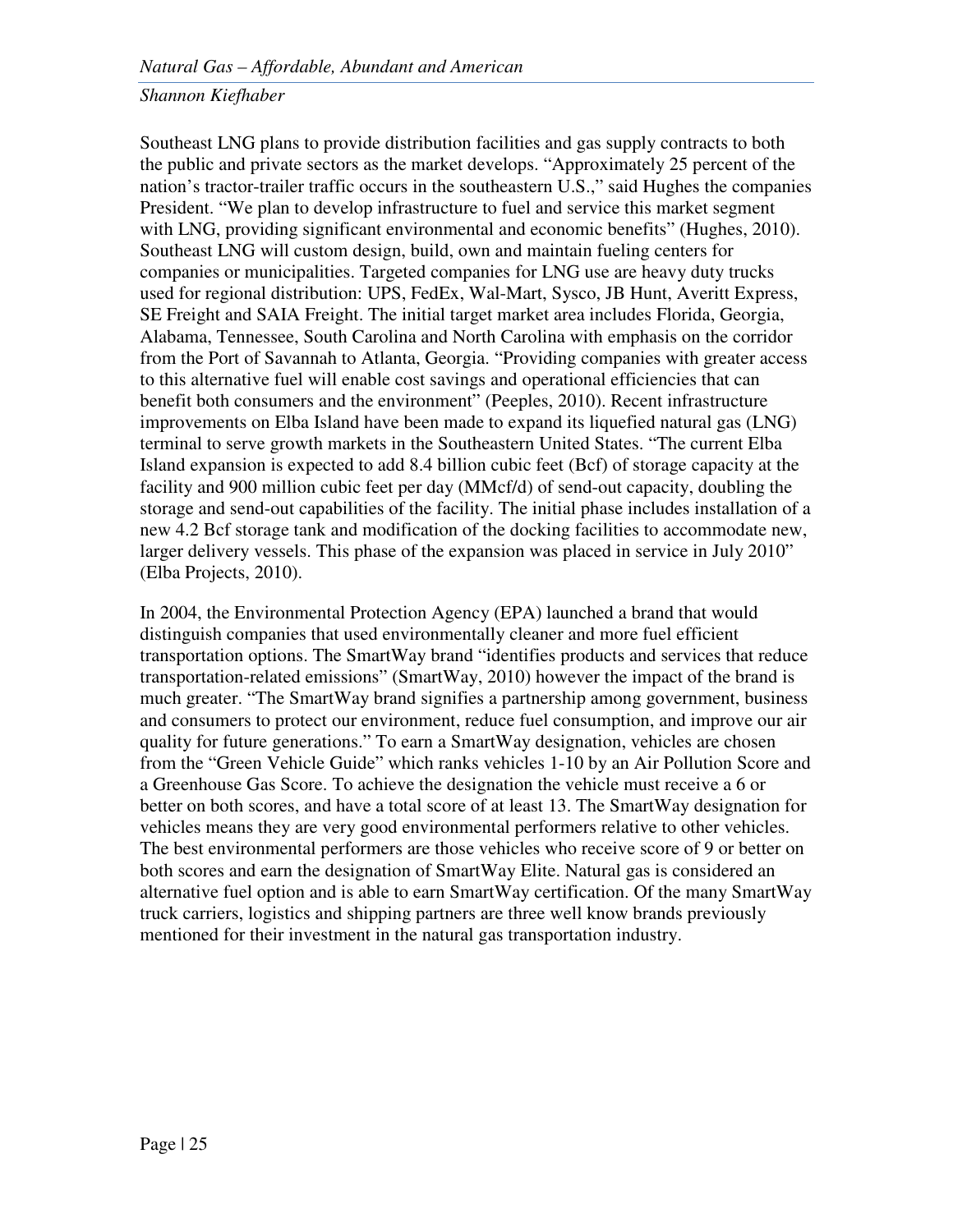UPS, AT&T and Waste Management are three nationally and internationally recognized corporations who have pioneered the use of natural gas as an alternative fuel in their fleets. "UPS was the first in the package industry to introduce alternative fuel tractors into its fleet." The company currently operates 11 LNG tractor-trailers within the company's West Coast fleet. Traveling from California to Nevada daily, LNG is an excellent fuel for the large trucks that need to travel long distances before refueling. UPS also has one of the largest private fleets of CNG vehicles in the U.S., with more than 1,100 package delivery vehicles. The CNG vehicles "are expected to yield a 20 percent reduction in emissions over the cleanest diesel engines available today." The company began exclusively using CNG in 1989 to help achieve a long stated goal of "minimizing dependence on fossil fuels by improving operational efficiencies and advancing new technologies, including deploying alternative fuel vehicles." The "green" fleet operates in the United States, Germany, France, Brazil, Canada, Mexico and the United Kingdom and has traveled nearly 144 million miles since 2000 (NGV Global News, 2009).

The refuse industry, waste collection, treatment and disposal, is under constant scrutiny for its environmental impact. Leading the industry in alternative fuel growth is Waste Management (WM) which has actively employed LNG trucks since 1997 and continues to grow its NGV fleet presence. Nationally, WM already has 265 CNG and 418 LNG vehicles as well as invested hundreds of millions in landfill gas to LNG plants. In 2009, Waste Management of Seattle began construction on a new CNG fueling station and unveiled a fleet of CNG fueled solid waste collection trucks. The efforts in Seattle are a part of a larger national effort to cut the company's CO2 emissions 15 percent by 2020. The company noted that the conversion to natural gas from gasoline not only made good business sense but also reduced emissions. "An independent review conducted by an environmental consulting firm, determined WM's equipment upgrades in Seattle will reduce smog-causing NOx by 97 percent, toxic diesel particulate matter by 94 percent and greenhouse gas by 20 percent" (Automotive Fleet Top News, 2010).

AT&T's commitment to environmental sustainability was strengthened this year by the deployment of their 2,000th alternative fuel vehicle and 1,500th CNG vehicle. This milestone is just one part of a \$565 million planned investment to replace more than 15,000 fleet vehicles with alternative fuel models through 2018. The corporate fleet currently includes more than 75,900 vehicles. The company anticipates purchasing approximately 8,000 more CNG vehicles over a five year span at an anticipated cost of \$350 million. "The new orders demonstrate AT&T's determination to significantly alter its fleet to alternative-fuel vehicles and become less dependent on foreign oil while signaling that a viable alternative-fuel choice exists today, right here in the U.S," said Andrew J. Littlefair, Clean Energy President and CEO. The alternative fuel vehicle initiative is projected to "save 49 million gallons of gasoline over the 10 year deployment period, reduce carbon emissions by 21,000 metric tons-the greenhouse gas equivalent of removing more than 38,600 traditional passenger vehicles from the road for one year" (AT&T INC., 2010).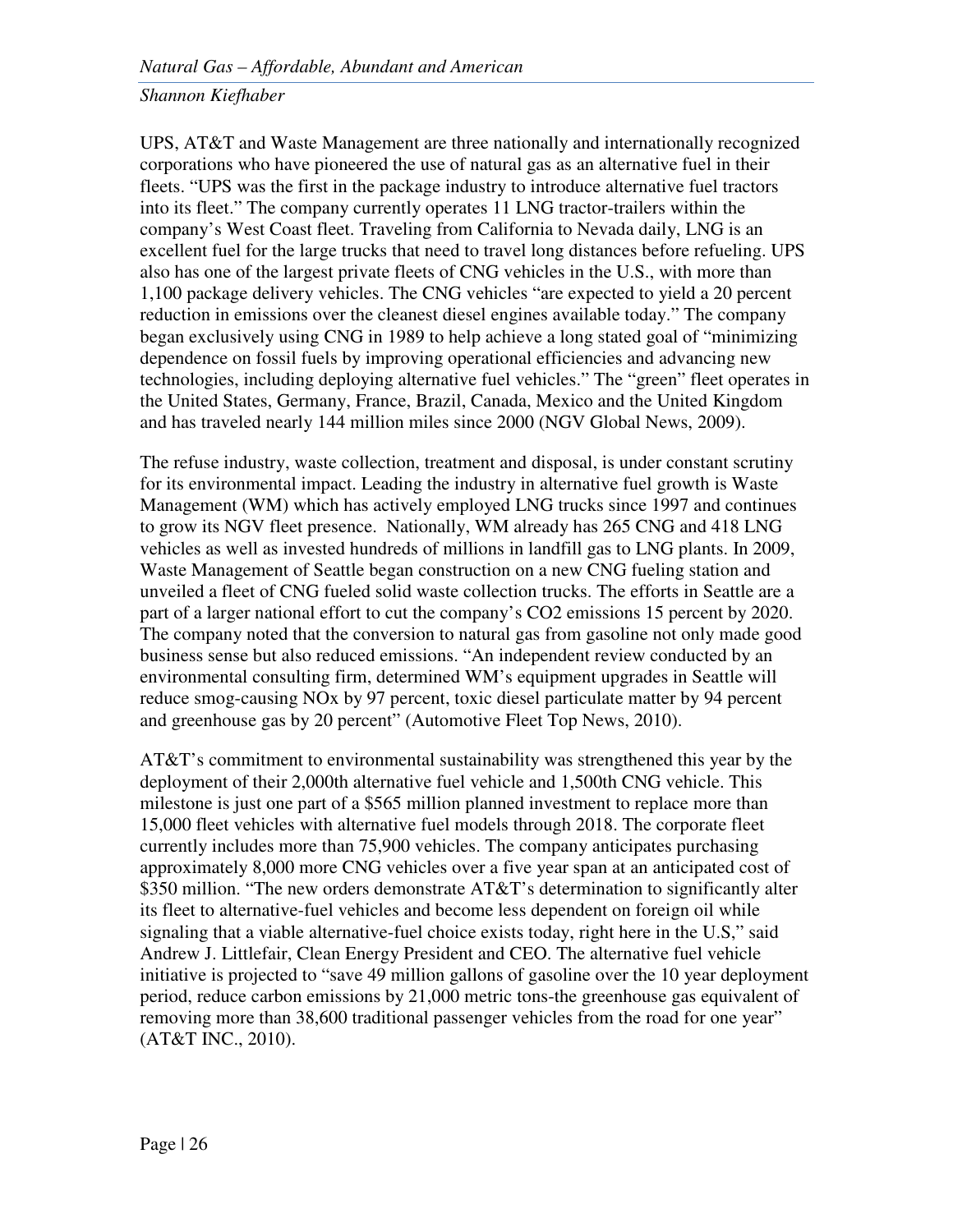#### **Natural Gas Vehicle Statistics**

The International Association for Natural Gas Vehicles (IANGV) was established in 1986 "to provide the NGV industry with an international forum and to foster growth, safety, product development and policy formation." Since the establishment of the IANGV, worldwide numbers of NGV have grown from almost none to more than 10 million vehicles. The organization is projecting a "five-fold increase over the next 10 years to reach a target of 50 million NGVs on the road globally by 2020" (Natural Gas Vehicle Statistics, 2010).

The following statistics were last updated April 2010 reflecting data collected until December 2009. The updated statistics indicated that there were approximately 11.2 million natural gas vehicles on the world's roads and over 16,500 natural gas fueling stations in operation at the end of 2009 (Natural Gas Vehicle Statistics, 2010). A complete listing of NGV statistics by country ranked numerically can be found in appendix A. The top 5 countries with the greatest number of NGVs as of December 2009 are Pakistan (2,300,000), Argentina (1,807,186), Iran (1,665,602), Brazil (1,632,101) and India (935,000). Table 1 below displays the average percent growth of natural gas vehicles by region since 2000. The region with the largest growth was Asia-Pacific; whose natural gas fleet grew by 51 percent. It is important to notice that the North American region actually experienced negative growth during the past 10 years. One explanation of this is that the data used for the US was submitted December 2007. The U.S. may have experienced more growth in the natural gas sector in the past three years.

| <b>Region</b>        | Average % NGV Growth since 2000 |
|----------------------|---------------------------------|
| <b>Asia-Pacific</b>  | 51.0%                           |
| <b>Europe</b>        | 15.8%                           |
| <b>North America</b> | $-0.1%$                         |
| <b>Latin America</b> | 23.5%                           |
| <b>Africa</b>        | 19.2%                           |
| <b>TOTAL</b>         | 28.8%                           |

**Table 4:** Average percent NGV growth since 2000 by region *http://www.iangv.org/tools-resources/statistics.html*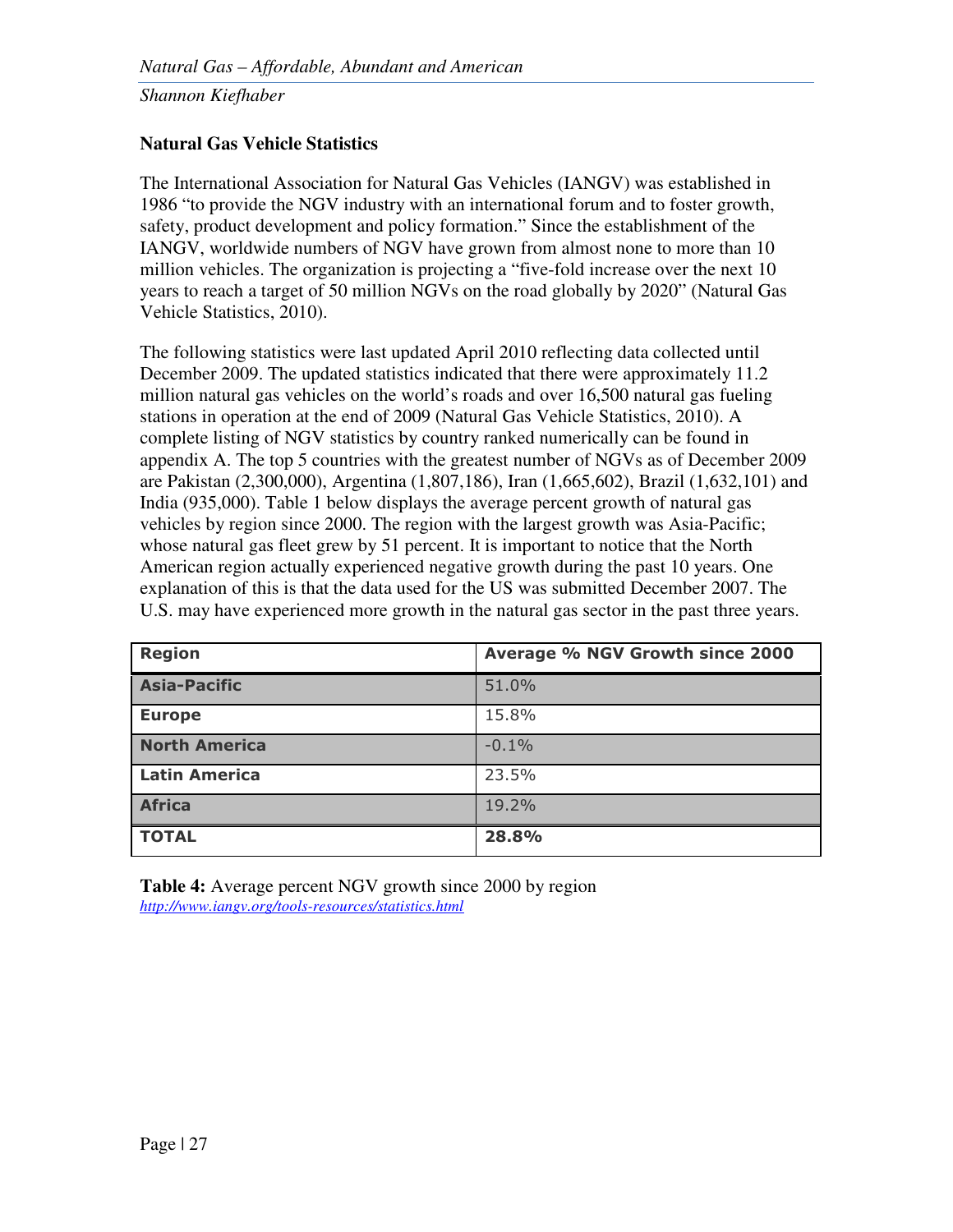If the annual growth rate of the CNG market continues to develop at the pace listed in Table 1 above, the potential impact on oil consumption and fuel emissions could be incredibly significant as early as 2020. The annual growth rate would especially benefit from the expanded use of CNG vehicles in large countries such as the U.S. and China. As more countries rise to the challenge of meeting energy, economic and environmental demands of their homelands, new strategies are being developed to boost fleet sizes over the next decade. Many of these strategies either are or could be employed in the U.S. to drive the CNG and LNG market.

#### *Argentina & Brazil*

As previously identified, Argentina and Brazil have two of the largest fleets of CNG vehicles in the world. The conversion of a large portion of their public transportation system to CNG was encouraged by government-enforced financial incentives. "Enhancements have been made to the CNG local production and delivery infrastructures to make CNG vehicles more convenient" (What is CNG?, 2010). Through the initiative of a project called "Blue Corridors" advancements are being made in South America to connect major cities with "routes" of natural gas fueling stations.

#### *Europe*

The European Union has recently put forward a proposal to "promote the wide use of alternative fuels in motor transport by replacing petroleum fuel use in the transport sector by 20% alternative fuels by the year 2020" (Force, 2003). This is primarily in response to the recent structural changes in east European countries and their transition to a market economy. "The European Union has significantly increased the volume of motor vehicle traffic and will continue to increase in line with the substantial growth and expansion of transnational corporations" (Force, 2003). The rapid increase in vehicles has resulted in "unacceptable levels of atmospheric pollution" and the substitution of alternative forms of fuel "could play a significant role in cutting emissions" (Force, 2003).

The objective of the Blue Corridor Project "is to establish transport corridors for heavy duty transport vehicles using compressed natural gas as fuel instead of diesel, both because of its economic and environmental advantages" (Force, 2003). Two intergovernmental bodies-the United Nations Economic Commission for Europe Working Party on Gas and Inland Transport Committee set up a Task Force which selected three pilot Blue Corridors. Feasibility studies were conducted for the three pilot corridors based on traffic volumes, savings in fuel costs, reeducations in emissions and number of existing CNG fuelling stations. An example from the Moscow-Berlin corridor feasibility study with projected daily traffic of 16,000 lorries in 2010 resulted in projected fuel savings of 300 million Euros per year and harmful exhaust emissions reduced up to 60 % (based on 100% conversion to CNG) (Force, 2003).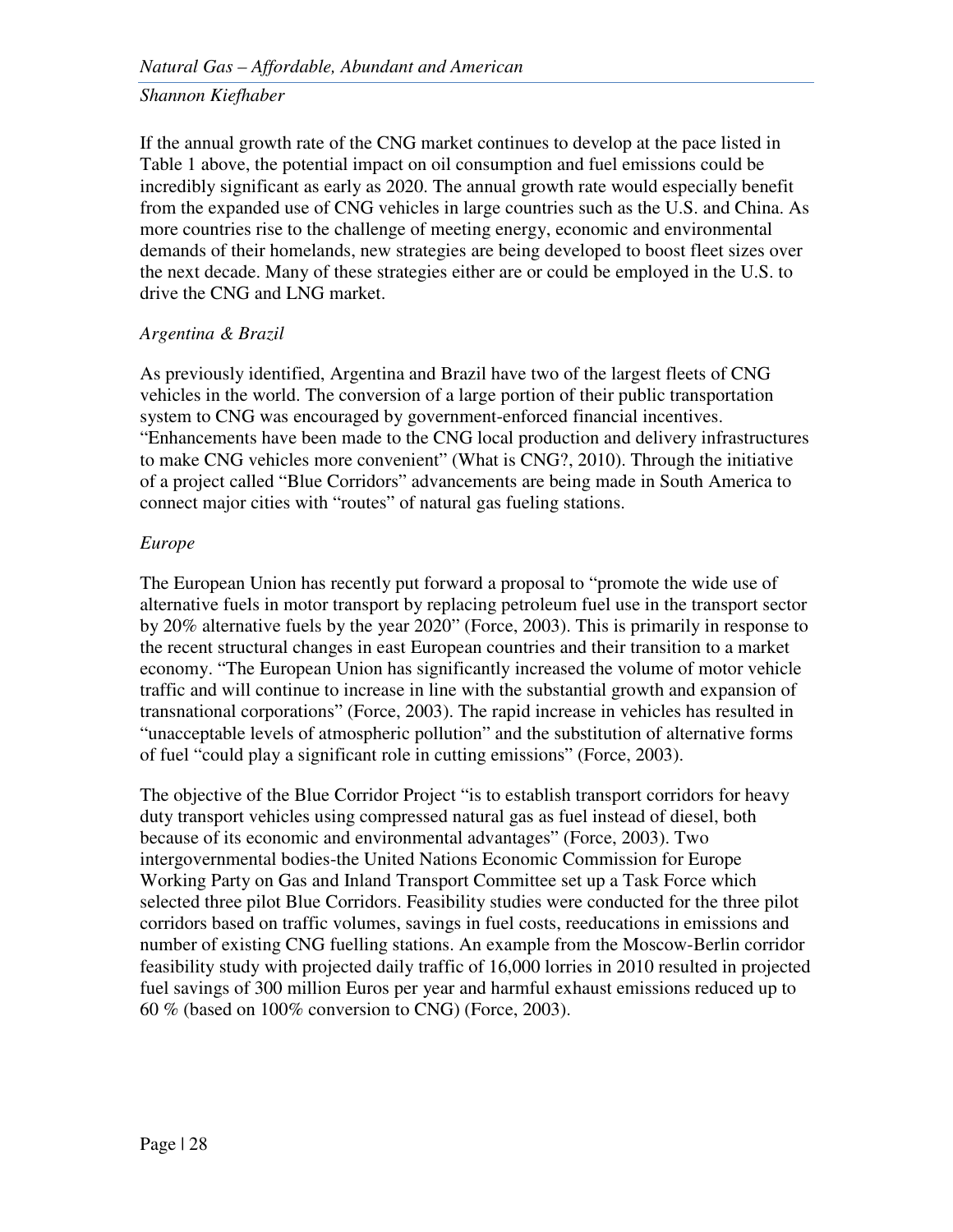## **Conclusion**

*"Our dependence on foreign oil distorts our foreign and military policy, threatens our economy, worsens our balance of trade, and costs us jobs here at home"* (About NGVs)*.* 

Since the oil crisis of the 1970's nationwide efforts have been made to reduce the amount of oil used in residential, commercial, industrial and electricity generation. All the while research and development of alternative fuels in the transportation industry has remained relatively stagnant. Where we must use gasoline or diesel fuel, we should use it as efficiently as possible but, where we don't have to use gasoline or diesel at all, we shouldn't. We need to act today with the alternatives we have today and use our nonpetroleum fuel options in applications and regions where they are most appropriate. Right now there are thousands of delivery trucks, port vehicles, airport vehicles, transit buses, school buses, trash trucks, shuttle vans, and other urban-based vehicles operating around the country solely on clean natural gas. The road to introducing large numbers of natural gas vehicles to U.S. highways is clear. It begins with commercial and municipal fleets because that's where the biggest difference can be made in displacing petroleum use and achieving meaningful emissions reductions. This is also where market demand is highest. In the United States many cities and municipalities have begun to convert their diesel buses to natural gas and often with great success. The business case targets municipal governments, which operate fleets well suited for CNG vehicles because of the circular routes that enable refueling at the same station. These fleets are transit buses, school buses, and refuse trucks. Municipal governments are also targeted because their primary goal is to improve their residents' quality of life. This goal allows the government to utilize all the advantages of CNG, including long term cost effectiveness, more consistent operational costs, increased energy security, reduced greenhouse gas emissions, reduced local air pollution, and reduced noise pollution.

Trucks and other heavy-duty vehicles offer another application where conversion to natural gas makes economic sense. The entire U.S. economic wellbeing is based on our ability to get products and goods distributed cost-effectively and on time. We must ensure that these vehicles cannot be crippled by the policies of a foreign government or some catastrophic event. By encouraging the use of natural gas fuels in heavy duty trucking vehicles and switching away from petroleum altogether, a substantial dent can be made in the amount of oil we need to import. A significant portion of heavy- and medium-duty trucks and buses are already centrally refueled. Heavy freight trucks are often refilled at truck stops along interstate highways, which could be targeted for natural gas installation and used to create natural gas refueling corridors. Following the examples of many foreign nations, Federal policymakers could examine the feasibility of creating "natural gas highway corridors" with NGV refilling facilities at truck stops along interstate highways.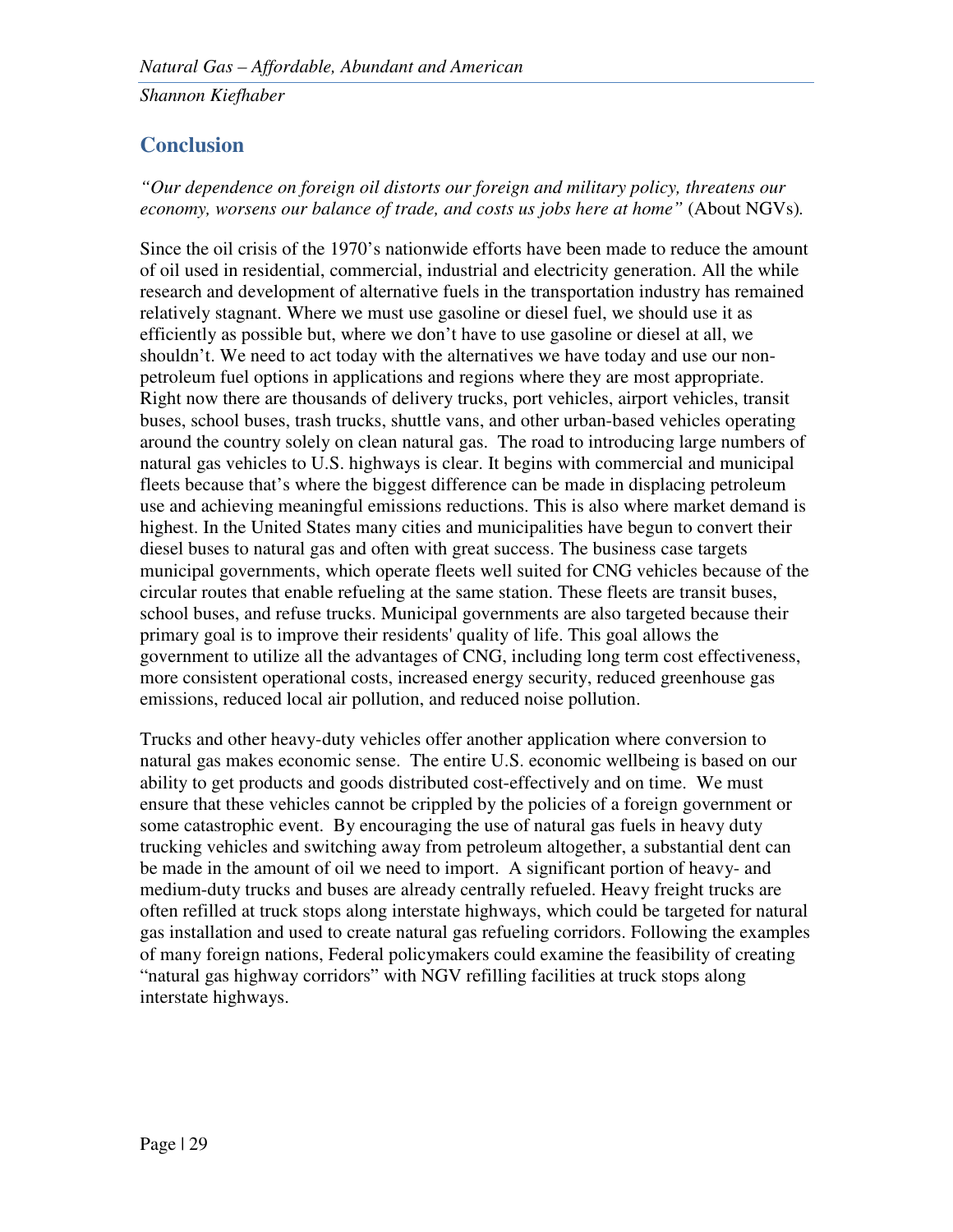Due to recent improvements in natural gas technologies, economic incentives are being realized in the private sector. This is apparent as companies make the investment to transition their fleets to natural gas technologies. Coupled with strong government leadership and lead by incentives from the Federal government, the U.S. could legitimately use natural gas to strengthen our energy mix. Conservation and intelligent planning by cities and municipalities make a difference but there must be a cohesive plan; a vision for the future of the United States that identifies a clear objective of energy independence and outlines the necessary steps to accomplish the goal. This vision must contain energy options that allow businesses to operate in profitable ways, for cities to stay within budget while proving essential services and educate the public on limiting environmental impact. Ironically though as the technology and interest in natural gas has grown over the past few years, the future of the industry is at a crossroads. The alternative fuel industry as a whole could become completely disabled if current tax incentives and fuel credits are allowed to expire at the end of December 2010. If natural gas as an alternative fuel in the transportation sector is to remain an important part of our clean energy solution, vehicle fuel and infrastructure tax incentives must remain in place.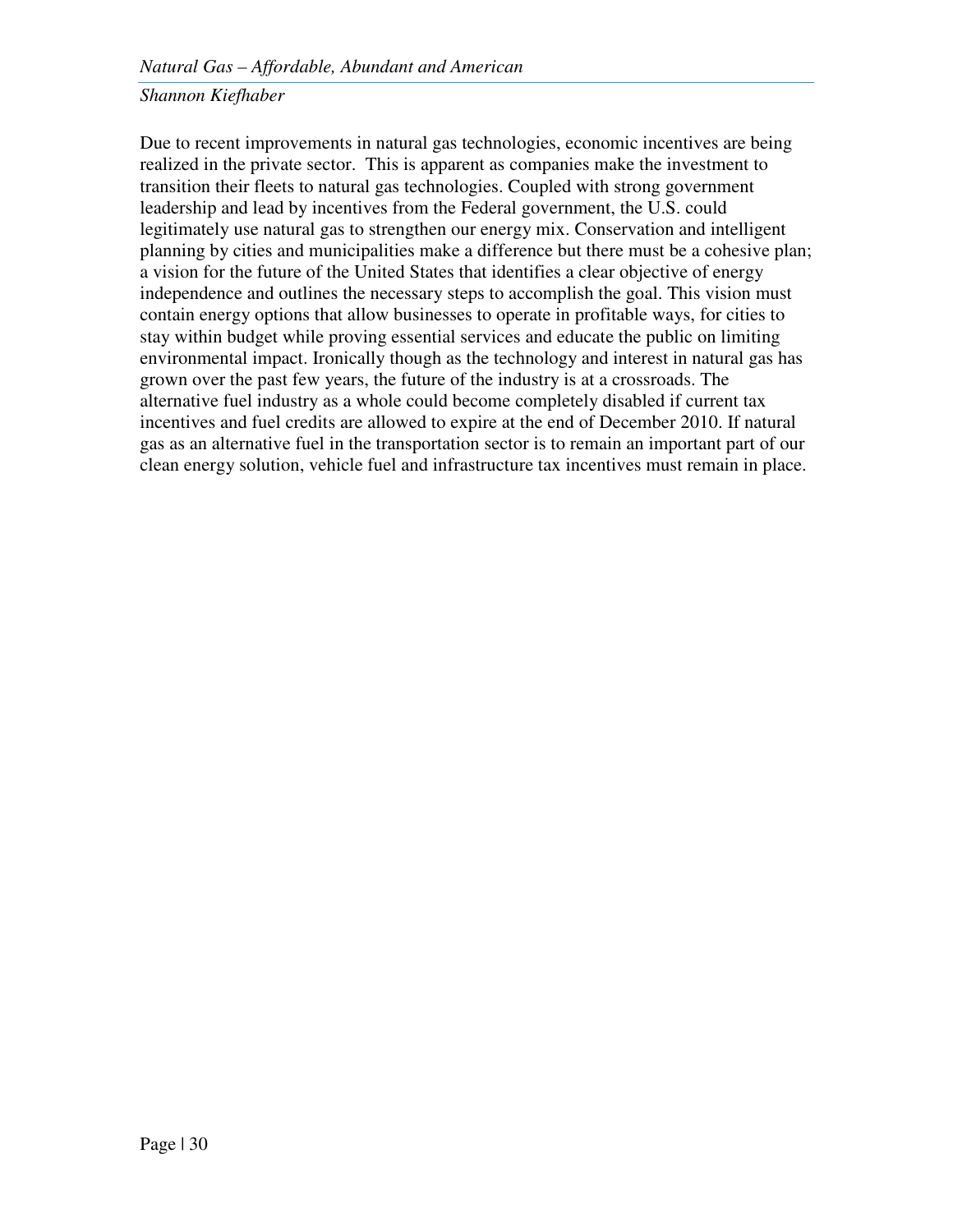#### **Bibliography**

*About LNG*. (2010). Retrieved September 6, 2010, from Center for Liquified Natural Gas: http://www.lngfacts.org/About-LNG/Overview.asp

*About NGVs*. (n.d.). Retrieved September 20, 2010, from NGVAMERICA: http://www.ngvc.org/about\_ngv/index.html

*About Us*. (2010). Retrieved November 20, 2010, from Southeast LNG: http://www.southeastlng.com/

Adams, R., & Horne, D. (April 2009 - April 2010). *Compressed Natural Gas (CNG) Transit Bus Experience.* Golden, CO: National Renewable Energy Laboratory.

*Alternative Fuels & Advanced Data Center*. (2010, November 16). Retrieved November 16, 2010, from U.S. Department of Energy: http://www.afdc.energy.gov/afdc/

*American Fuel*. (n.d.). Retrieved November 13, 2010, from Center for American Progress: http://www.americanprogress.org/issues/2010/04/american\_fuel.html

*Annual Energy Outlook 2010 with Projections to 2035* . (2010, May 11). Retrieved November 23, 2010, from U.S. Energy Information Association: http://www.eia.doe.gov/oiaf/aeo/gas.html

AT&T INC. (2010, July 14). *Media Newsroom* . Retrieved 12 4, 2010, from AT&T: http://www.att.com/gen/pressroom?pid=18113&cdvn=news&newsarticleid=30947&mapcode=regulatory

*Automotive Fleet Top News*. (2010, 1 25). Retrieved 12 4, 2010, from Automotice Fleet: http://www.automotive-fleet.com/News/Story/2010/01/Waste-Management-Deploys-New-Natural-Gas-Trucks.aspx?interstitial=1

*Clean Cities*. (n.d.). Retrieved August 20, 2010, from U.S. Department of Energy: http://www1.eere.energy.gov/cleancities/

*Consumer Energy Center*. (2010). Retrieved November 15, 2010, from California Energy Commission: http://www.consumerenergycenter.org/transportation/afvs/

*Elba Projects*. (2010). Retrieved November 20, 2010, from elpaso: http://www.elpaso.com/elba3/default.shtm

*Electric Generation Using Natural Gas*. (2004-2010). Retrieved November 6, 2010, from NaturalGas.org: http://www.naturalgas.org/overview/uses\_eletrical.asp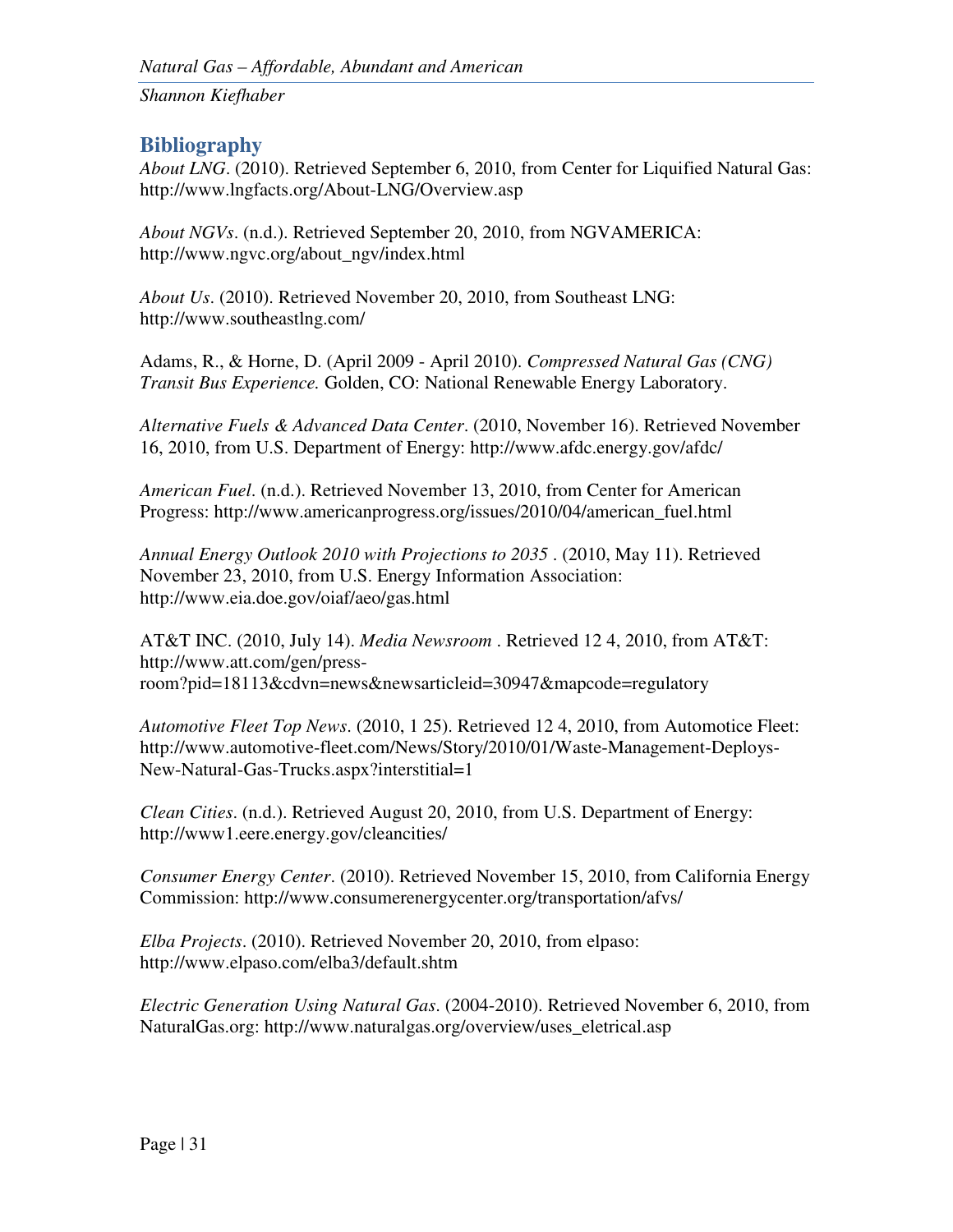*Natural Gas – Affordable, Abundant and American* 

*Shannon Kiefhaber*

*Federal & State Incentives & Laws*. (2010, 11 16). Retrieved November 6, 2010, from U.S. Department of Energy: Energy Efficiency & Renewable Energy: http://www.afdc.energy.gov/afdc/laws/laws/US/tech/3253

*Federal Energy Management Program*. (2010, 11 16). Retrieved 11 6, 2010, from U.S. Department of energy: http://www1.eere.energy.gov/femp/program/fedfleet\_management.html

*Federal NGV Tax Incentives*. (2010). Retrieved August 20, 2010, from NGVAMERICA: Http://www.ngvc.org/about\_ngv/index.html

Force, U. N. (2003). *Blue Corridor Project.* Geneva: United Nations.

*Fossil Energy*. (n.d.). Retrieved November 13, 2010, from U.S. Department of Energy: http://www.fe.doe.gov/education/energylessons/gas/gas\_production.html

*Government Policy*. (n.d.). Retrieved November 12, 2010, from NGVAMERICA: http://www.ngvamerica.org/gov\_policy/fed\_regs/fed\_CleanAirAct.html

*Hydraulic Fracturing*. (2010, 11 22). Retrieved 12 4, 2010, from U.S. Environmental Protection Agency: http://water.epa.gov/type/groundwater/uic/class2/hydraulicfracturing/index.cfm

Johnson, C. (2010). *Business Case for Compressed Natural Gas in Municipal Fleets.* Golden, CO: National Renewable Energy Laboratory.

Krupnick, A. (2010). *Energy, Greenhouse Gas, and Economic Implications of Natural Gas Trucks.* Washington, DC: National Energy Policy Institute.

*Natural Gas Consumption*. (2010). Retrieved November 20, 2010, from U.S. Energy Information Administration: http://www.eia.doe.gov/oil\_gas/natural\_gas/info\_glance/natural\_gas.html

*Natural Gas Fleet Vehicles*. (2010). Retrieved 11 6, 2010, from Atlanta Gas Light: http://www.aglc.info/Business/FleetVehicles.aspx

*Natural Gas in the Transportation Sector*. (2010). Retrieved September 12, 2010, from NaturalGas.org: http://www.naturalgas.org/overview/uses\_transportation.asp

*Natural Gas Vehicle Statistics*. (2010, April). Retrieved 8 16, 2010, from NGV Global: http://www.iangv.org/tools-resources/statistics.html

*NGV Global News*. (2009, May 24). Retrieved 12 4, 2010, from NGV Global: http://www.ngvglobal.com/ups-grows-alternative-fuel-fleet-by-30-0524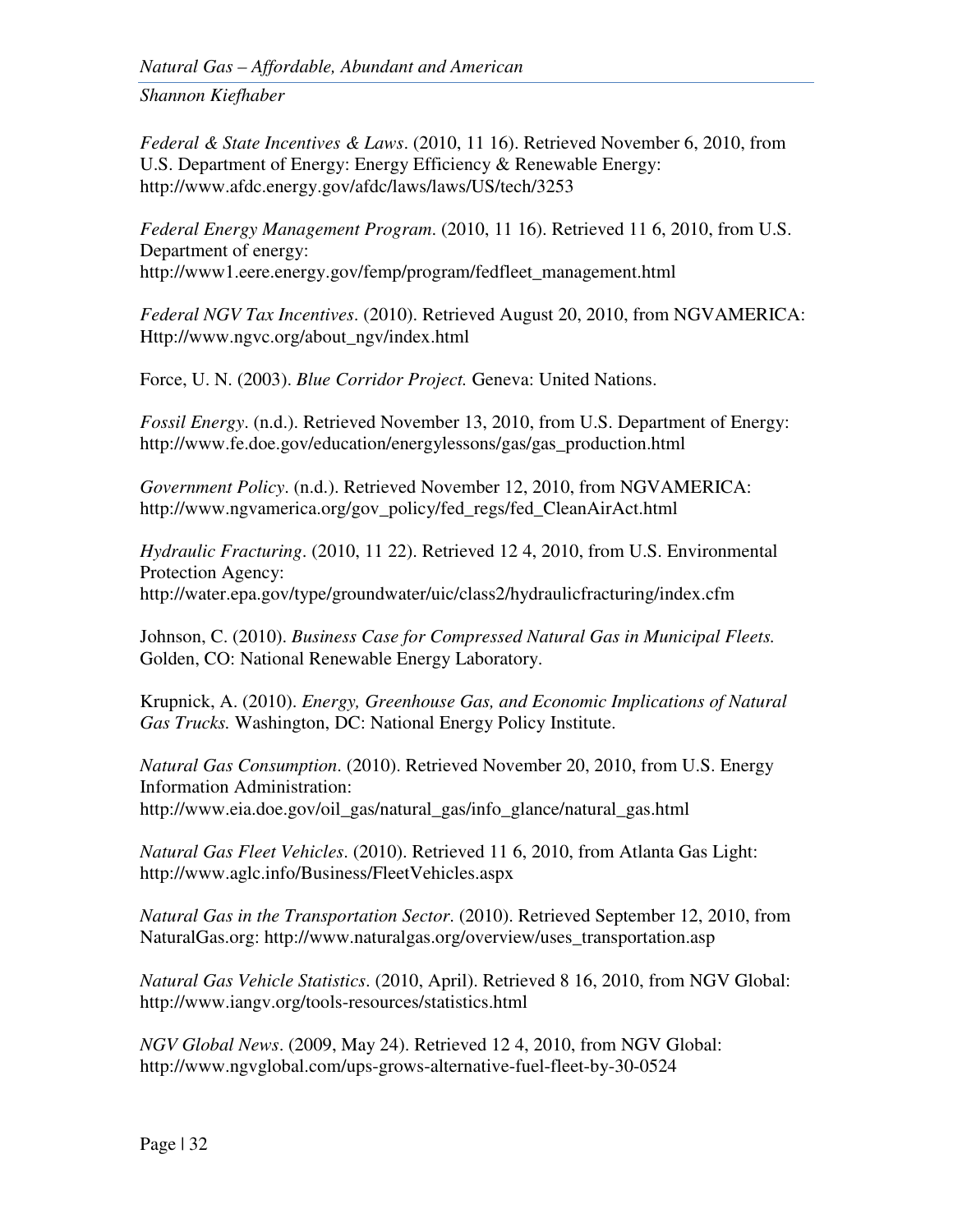*SmartWay*. (2010, 12 3). Retrieved 9 5, 2010, from U.S. Environmental Protection Agency: http://www.epa.gov/smartway/index.htm

*What is CNG?* (2010). Retrieved from CNG NOW!: http://www.cngnow.com

*You've Got Shale: The "where" and "what" of shale gas formations*. (n.d.). Retrieved October 16, 2010, from NaturalGas.org: http://www.naturalgas.org/shale/gotshale.asp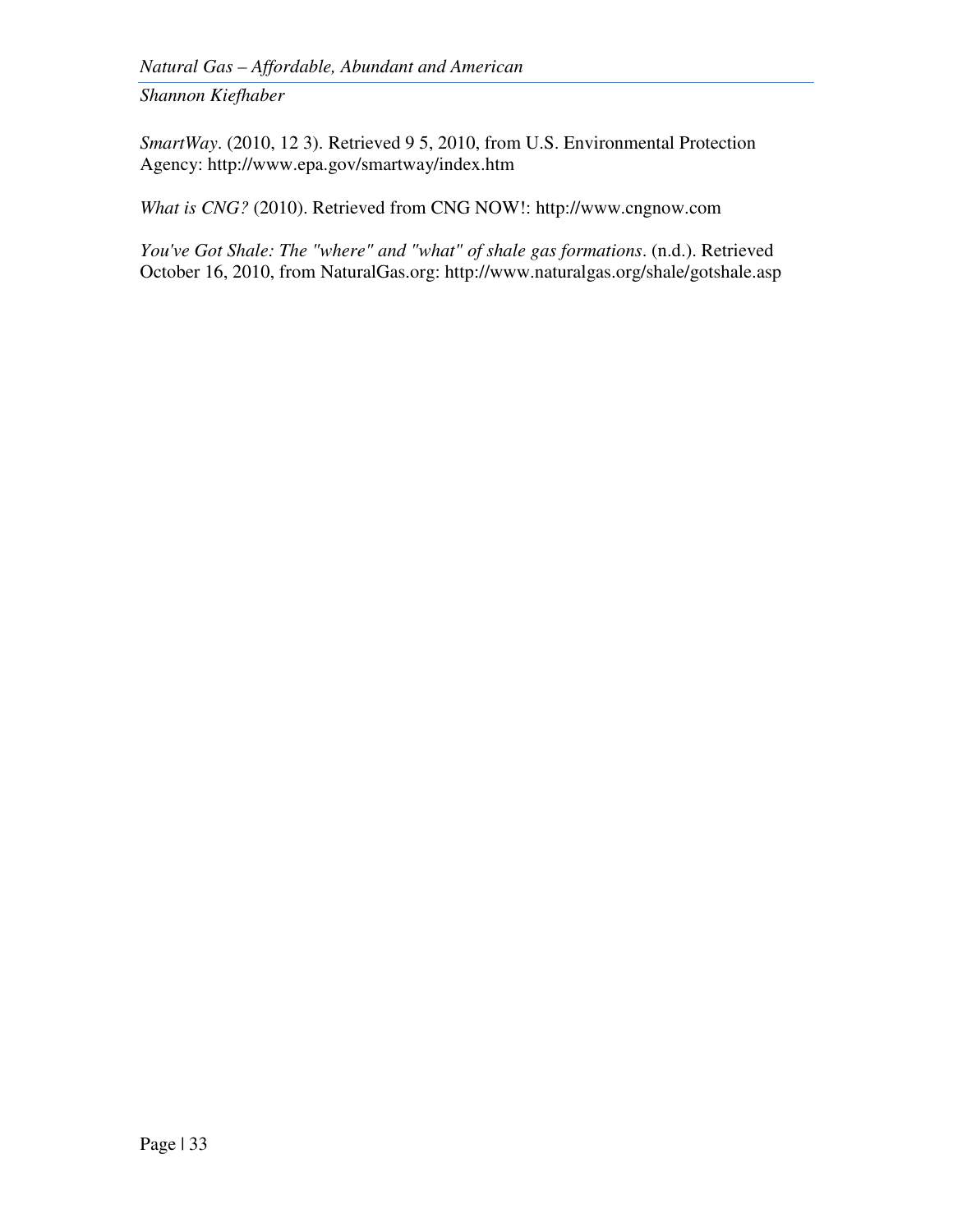## **Appendix A**

|                         | <b>Country</b>               | <b>Natural Gas Vehicles</b> | <b>Refueling Stations</b> | <b>Year data</b><br>received |
|-------------------------|------------------------------|-----------------------------|---------------------------|------------------------------|
| $\mathbf{1}$            | <b>Pakistan</b>              | 2,300,000                   | 3,068                     | 2009                         |
| $\overline{2}$          | <b>Argentina</b>             | 1,807,186                   | 1,851                     | 2009                         |
| 3                       | Iran                         | 1,665,602                   | 1,021                     | 2009                         |
| $\overline{\mathbf{4}}$ | <b>Brazil</b>                | 1,632,101                   | 1,704                     | 2009                         |
| 5                       | India                        | 935,000                     | 560                       | 2009                         |
| $6\phantom{1}6$         | <b>Italy</b>                 | 628,624                     | 730                       | 2009                         |
| $\overline{7}$          | <b>China</b>                 | 450,000                     | 870                       | 2009                         |
| 8                       | Colombia                     | 300,000                     | 460                       | 2009                         |
| 9                       | <b>Ukraine</b>               | 200,000                     | 285                       | 2006                         |
| 10                      | <b>Bangladesh</b>            | 177,555                     | 500                       | 2009                         |
| 11                      | <b>Thailand</b>              | 162,023                     | 391                       | 2009                         |
| 12                      | <b>Bolivia</b>               | 121,908                     | 128                       | 2009                         |
| 13                      | <b>Egypt</b>                 | 119,679                     | 119                       | 2009                         |
| 14                      | <b>USA</b>                   | 110,000                     | 1,300                     | 2007                         |
| 15                      | <b>Armenia</b>               | 101,352                     | 214                       | 2008                         |
| 16                      | <b>Russia</b>                | 100,000                     | 244                       | 2009                         |
| 17                      | Germany                      | 85,000                      | 860                       | 2009                         |
| 18                      | <b>Peru</b>                  | 81,024                      | 94                        | 2009                         |
| 20                      | <b>Bulgaria</b>              | 60,270                      | 77                        | 2009                         |
| 21                      | <b>Uzbekistan</b>            | 47,000                      | 43                        | 2007                         |
| 22                      | <b>Malaysia</b>              | 42,617                      | 137                       | 2009                         |
| 23                      | Japan                        | 38,042                      | 344                       | 2009                         |
| 24                      | <b>Korea South</b>           | 25,744                      | 159                       | 2009                         |
| 25                      | <b>Sweden</b>                | 23,000                      | 104                       | 2009                         |
| 26                      | <b>Myanmar (Burma)</b>       | 22,821                      | 38                        | 2008                         |
| 27                      | Venezuela                    | 15,000                      | 150                       | 2009                         |
| 28                      | <b>France</b>                | 12,450                      | 125                       | 2008                         |
| 29                      | Canada                       | 12,000                      | 80                        | 2009                         |
| 30                      | <b>Tajikistan</b>            | 10,600                      | 53                        | 2006                         |
| 31                      | <b>Chile</b>                 | 8,064                       | 13                        | 2009                         |
| 32                      | <b>Switzerland</b>           | 7,163                       | 110                       | 2009                         |
| 33                      | Kyrgyzstan                   | 6,000                       | 6                         | 2007                         |
| 34                      | <b>Belarus</b>               | 5,500                       | 24                        | 2006                         |
| 35                      | Moldova                      | 5,000                       | 14                        | 2006                         |
| 36                      | <b>Austria</b>               | 4,983                       | 208                       | 2009                         |
| 37                      | <b>Trinidad &amp; Tobago</b> | 3,500                       | 10                        | 2006                         |
| 38                      | <b>Turkey</b>                | 3,056                       | $\boldsymbol{9}$          | 2008                         |
| 39                      | <b>Mexico</b>                | 3,037                       | 3                         | 2005                         |
| 40                      | Georgia                      | 3,000                       | 42                        | 2007                         |
| 41                      | <b>Australia</b>             | 2,750                       | 47                        | 2007                         |
| 42                      | <b>Singapore</b>             | 2,656                       | $\overline{5}$            | 2009                         |
| 43                      | <b>Poland</b>                | 2,106                       | 32                        | 2010                         |
| 44                      | Indonesia                    | 2,000                       | $\boldsymbol{9}$          | 2006                         |
| 45                      | <b>Spain</b>                 | 1,863                       | 42                        | 2008                         |
| 46                      | <b>Czech Republic</b>        | 1,755                       | 37                        | 2009                         |
| 47                      | <b>Netherlands</b>           | 1,502                       | 50                        | 2009                         |